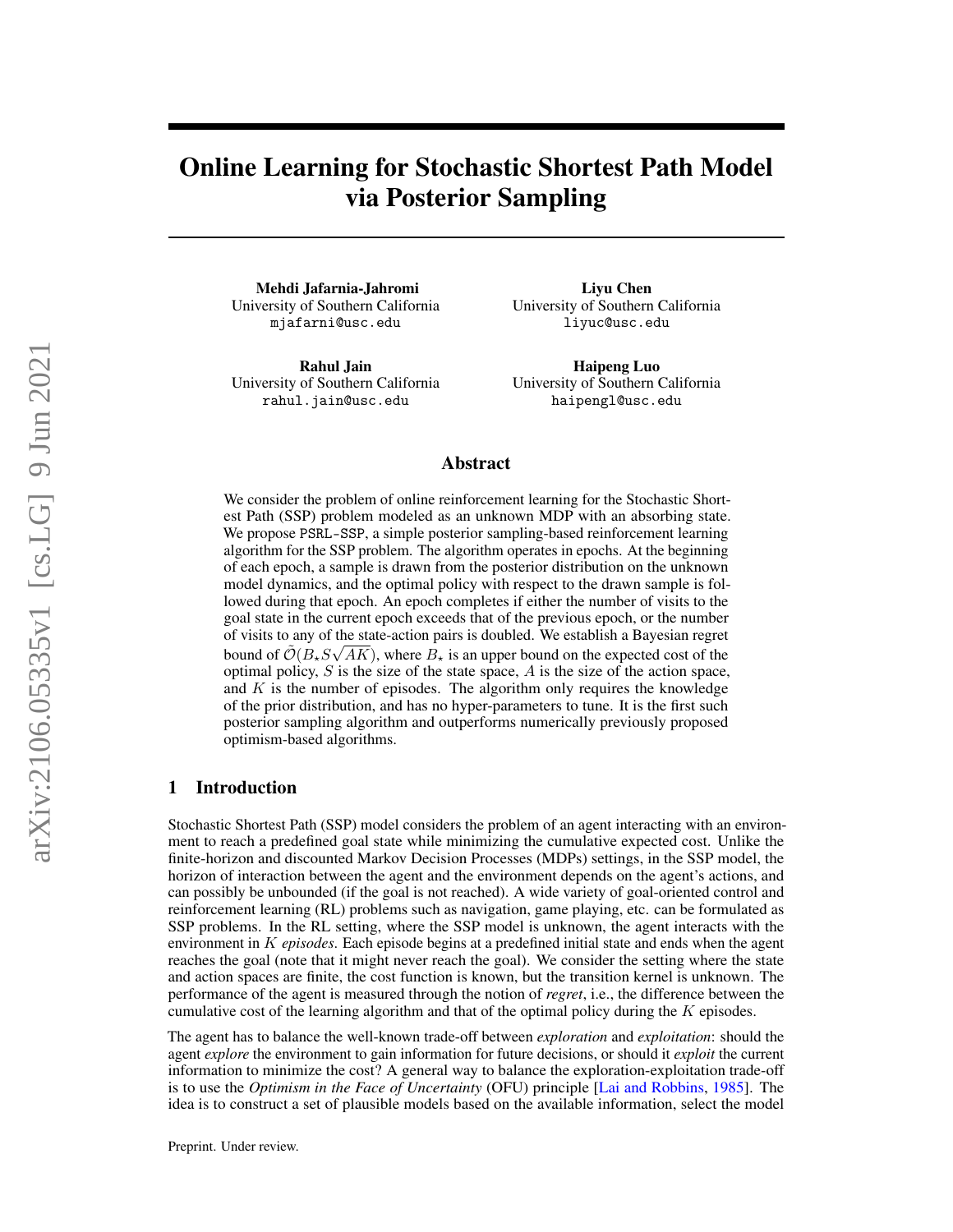associated with the minimum cost, and follow the optimal policy with respect to the selected model. This idea is widely used in the RL literature for MDPs (e.g., [\[Jaksch et al.,](#page-9-0) [2010,](#page-9-0) [Azar et al.,](#page-9-1) [2017,](#page-9-1) [Fruit et al.,](#page-9-2) [2018,](#page-9-2) [Jin et al.,](#page-9-3) [2018,](#page-9-3) [Wei et al.,](#page-10-1) [2020,](#page-10-1) [2021\]](#page-10-2)) and also for SSP models [\[Tarbouriech et al.,](#page-10-3) [2020,](#page-10-3) [Rosenberg et al.,](#page-10-4) [2020,](#page-10-4) [Rosenberg and Mansour,](#page-10-5) [2020,](#page-10-5) [Chen and Luo,](#page-9-4) [2021,](#page-9-4) [Tarbouriech et al.,](#page-10-6) [2021b\]](#page-10-6).

An alternative fundamental idea to encourage exploration is to use Posterior Sampling (PS) (also known as Thompson Sampling) [\[Thompson,](#page-10-7) [1933\]](#page-10-7). The idea is to maintain the posterior distribution on the unknown model parameters based on the available information and the prior distribution. PS algorithms usually proceed in *epochs*. In the beginning of an epoch, a model is sampled from the posterior. The actions during the epoch are then selected according to the optimal policy associated with the sampled model. PS algorithms have two main advantages over OFU-type algorithms. First, the prior knowledge of the environment can be incorporated through the prior distribution. Second, PS algorithms have shown superior numerical performance on multi-armed bandit problems [\[Scott,](#page-10-8) [2010,](#page-10-8) [Chapelle and Li,](#page-9-5) [2011\]](#page-9-5), and MDPs [\[Osband et al.,](#page-10-9) [2013,](#page-10-9) [Osband and Van Roy,](#page-10-10) [2017,](#page-10-10) [Ouyang](#page-10-11) [et al.,](#page-10-11) [2017b\]](#page-10-11).

The main difficulty in designing PS algorithms is the design of the epochs. In the basic setting of bandit problems, one can simply sample at every time step [\[Chapelle and Li,](#page-9-5) [2011\]](#page-9-5). In finitehorizon MDPs, where the length of an episode is predetermined and fixed, the epochs and episodes coincide, i.e., the agent can sample from the posterior distribution at the beginning of each episode [\[Osband et al.,](#page-10-9) [2013\]](#page-10-9). However, in the general SSP model, where the length of each episode is not predetermined and can possibly be unbounded, these natural choices for the epoch do not work. Indeed, the agent needs to switch policies during an episode if the current policy cannot reach the goal.

In this paper, we propose PSRL-SSP, the first PS-based RL algorithm for the SSP model. PSRL-SSP starts a new epoch based on two criteria. According to the first criterion, a new epoch starts if the number of episodes within the current epoch exceeds that of the previous epoch. The second criterion is triggered when the number of visits to any state-action pair is doubled during an epoch, similar to the one used by [Bartlett and Tewari](#page-9-6) [\[2009\]](#page-9-6), [Jaksch et al.](#page-9-0) [\[2010\]](#page-9-0), [Filippi et al.](#page-9-7) [\[2010\]](#page-9-7), [Dann and Brunskill](#page-9-8) [\[2015\]](#page-9-8), [Ouyang et al.](#page-10-11) [\[2017b\]](#page-10-11), [Rosenberg et al.](#page-10-4) [\[2020\]](#page-10-4). Intuitively speaking, in the early stages of the interaction between the agent and the environment, the second criterion triggers more often. This criterion is responsible for switching policies during an episode if the current policy cannot reach the goal. In the later stages of the interaction, the first criterion triggers more often and encourages exploration. We prove a Bayesian regret bound of  $\tilde{\mathcal{O}}(B_{\star}S\sqrt{AK})$ , where S is the number of states, A is the number of actions, K is the number of episodes, and  $B_{+}$  is an upper bound on the expected cost of the optimal policy. This is similar to the regret bound of [Rosenberg et al.](#page-10-4) [\[2020\]](#page-10-4) and expected cost of the optimal policy. This is similar to the regret bound of Rosenberg et al. [2020] and has a gap of  $\sqrt{S}$  with the minimax lower bound. We note that concurrent works of [Tarbouriech et al.](#page-10-6) [\[2021b\]](#page-10-6) and [Cohen et al.](#page-9-9) [\[2021\]](#page-9-9) have closed the gap via OFU algorithms and blackbox reduction to the finite-horizon, respectively. However, the goal of this paper is not to match the minimax regret bound, but rather to introduce the first PS algorithm that has near-optimal regret bound with superior numerical performance than OFU algorithms. This is verified with the experiments in Section [5.](#page-7-0) The  $\sqrt{S}$  gap with the lower bound exists for the PS algorithms in the finite-horizon [Osband et al.](#page-10-9) [\[2013\]](#page-10-9) and the infinite-horizon average-cost MDPs [\[Ouyang et al.,](#page-10-11) [2017b\]](#page-10-11) as well. Thus, it remains an open question whether it is possible to achieve the lower bound via PS algorithms in these settings.

Related Work. Posterior Sampling. The idea of PS algorithms dates back to the pioneering work of [Thompson](#page-10-7) [\[1933\]](#page-10-7). The algorithm was ignored for several decades until recently. In the past two decades, PS algorithms have successfully been developed for various settings including multi-armed bandits (e.g., [Scott](#page-10-8) [\[2010\]](#page-10-8), [Chapelle and Li](#page-9-5) [\[2011\]](#page-9-5), [Kaufmann et al.](#page-9-10) [\[2012\]](#page-9-10), [Agrawal and Goyal](#page-9-11) [\[2012,](#page-9-11) [2013\]](#page-9-12)), MDPs (e.g., [\[Strens,](#page-10-12) [2000,](#page-10-12) [Osband et al.,](#page-10-9) [2013,](#page-10-9) [Fonteneau et al.,](#page-9-13) [2013,](#page-9-13) [Gopalan and](#page-9-14) [Mannor,](#page-9-14) [2015,](#page-9-14) [Osband and Van Roy,](#page-10-10) [2017,](#page-9-15) [Kim,](#page-9-15) 2017, [Ouyang et al.,](#page-10-11) [2017b,](#page-10-11) Banjević and Kim, [2019\]](#page-9-16)), Partially Observable MDPs [\[Jafarnia-Jahromi et al.,](#page-9-17) [2021\]](#page-9-17), and Linear Quadratic Control (e.g., [\[Abeille and Lazaric,](#page-9-18) [2017,](#page-9-18) [Ouyang et al.,](#page-10-13) [2017a\]](#page-10-13)). The interested reader is referred to [Russo](#page-10-14) [et al.](#page-10-14) [\[2017\]](#page-10-14) and references therein for a more comprehensive literature review.

Online Learning in SSP. Another related line of work is online learning in the SSP model which was introduced by [Tarbouriech et al.](#page-10-3) [\[2020\]](#page-10-3). They proposed an algorithm with  $\tilde{\mathcal{O}}(K^{2/3})$  regret bound. Subsequent work of [Rosenberg et al.](#page-10-4) [\[2020\]](#page-10-4) improved the regret bound to  $\tilde{\mathcal{O}}(B_{\star}S\sqrt{AK})$ .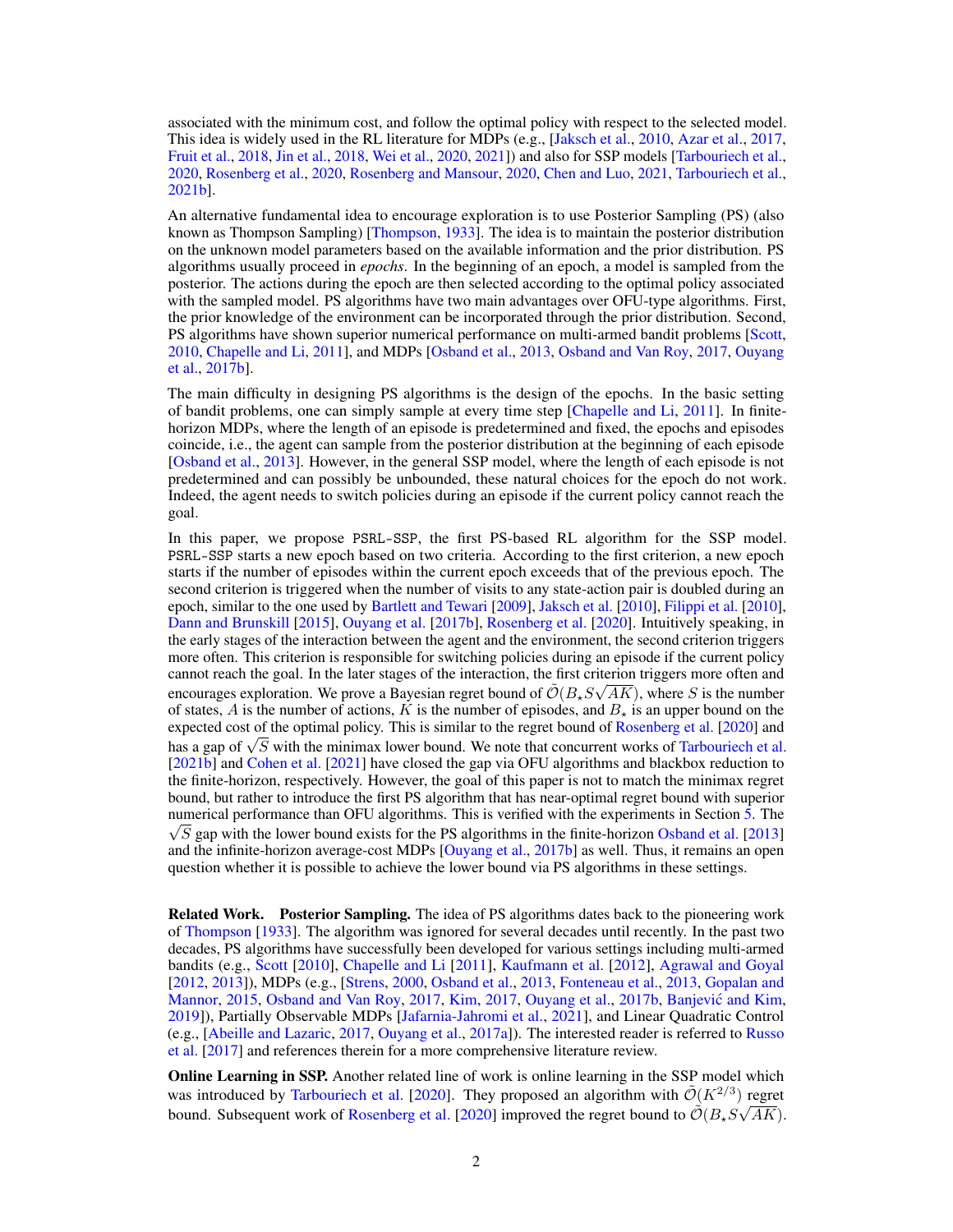The concurrent works of [Cohen et al.](#page-9-9) [\[2021\]](#page-9-9), [Tarbouriech et al.](#page-10-6) [\[2021b\]](#page-10-6) proved a minimax regret bound of  $\tilde{\mathcal{O}}(B_{\star}\sqrt{SAK})$ . However, none of these works propose a PS-type algorithm. We refer the interested reader to [Rosenberg and Mansour](#page-10-5) [\[2020\]](#page-10-5), [Chen et al.](#page-9-19) [\[2020\]](#page-9-19), [Chen and Luo](#page-9-4) [\[2021\]](#page-9-4) for the SSP model with adversarial costs and [Tarbouriech et al.](#page-10-15) [\[2021a\]](#page-10-15) for sample complexity of the SSP model with a generative model.

Comparison with [Ouyang et al.](#page-10-11) [\[2017b\]](#page-10-11). Our work is related to [Ouyang et al.](#page-10-11) [\[2017b\]](#page-10-11) which proposes TSDE, a PS algorithm for infinite-horizon average-cost MDPs. However, clear distinctions exist both in the algorithm and analysis. From the algorithmic perspective, our first criterion in determining the epoch length is different from TSDE. Note that using the same epochs as TSDE leads to a sub-optimal regret bound of  $\mathcal{O}(K^{2/3})$  in the SSP model setting. Moreover, following Hoeffding-type concentration as in TSDE, yields a regret bound of  $\mathcal{O}(K^{2/3})$  in the SSP model setting. Instead, we propose a different analysis using Bernstein-type concentration inspired by the work of √ [Rosenberg et al.](#page-10-4) [\[2020\]](#page-10-4) to achieve the  $\mathcal{O}(\sqrt{K})$  regret bound (see Lemma [5\)](#page-7-1).

# 2 Preliminaries

A Stochastic Shortest Path (SSP) model is denoted by  $\mathcal{M} = (\mathcal{S}, \mathcal{A}, c, \theta, s_{\text{init}}, g)$  where  $\mathcal{S}$  is the state space, A is the action space,  $c : S \times A \rightarrow [0, 1]$  is the cost function,  $s_{\text{init}} \in S$  is the initial state,  $g \notin S$  is the goal state, and  $\theta : S^+ \times S \times A \to [0,1]$  represents the transition kernel such that  $\theta(s'|s, a) = \mathbb{P}(s_t' = s'|s_t = s, a_t = a)$  where  $\mathcal{S}^+ = \mathcal{S} \cup \{g\}$  includes the goal state as well. Here  $s_t \in S$  and  $a_t \in A$  are the state and action at time  $t = 1, 2, 3, \cdots$  and  $s_t \in S^{\pm}$  is the subsequent state. We assume that the initial state  $s_{\text{init}}$  is a fixed and known state and S and A are finite sets with size S and A, respectively. A stationary policy is a deterministic map  $\pi : S \to A$  that maps a state to an action. The *value function* (also called the *cost-to-go function*) associated with policy π is a function  $V^{\pi}(\cdot; \theta) : \mathcal{S}^+ \to [0, \infty]$  given by  $V^{\pi}(g; \theta) = 0$  and  $V^{\pi}(s; \theta) := \mathbb{E}[\sum_{t=1}^{\tau_{\pi}(s)} c(s_t, \pi(s_t)) | s_1 = s]$  for  $s \in S$ , where  $\tau_{\pi}(s)$  is the number of steps before reaching the goal state (a random variable) if the initial state is s and policy  $\pi$  is followed throughout the episode. Here, we use the notation  $V^{\pi}(\cdot; \theta)$ to explicitly show the dependence of the value function on  $\theta$ . Furthermore, the optimal value function can be defined as  $V(s; \theta) = \min_{\pi} V^{\pi}(s; \theta)$ . Policy  $\pi$  is called *proper* if the goal state is reached with probability 1, starting from any initial state and following  $\pi$  (i.e.,  $\max_s \tau_{\pi}(s) < \infty$  almost surely), otherwise it is called *improper*.

We consider the reinforcement learning problem of an agent interacting with an SSP model  $\mathcal{M} = (\mathcal{S}, \mathcal{A}, c, \theta_*, s_{\text{init}}, g)$  whose transition kernel  $\theta_*$  is randomly generated according to the prior distribution  $\mu_1$  at the beginning and is then fixed. We will focus on SSP models with transition kernels in the set  $\Theta_{B_+}$  with the following standard properties:

<span id="page-2-0"></span>**Assumption 1.** For all  $\theta \in \Theta_{B_{\star}}$ , the following holds: (1) there exists a proper policy, (2) for all *improper policies*  $\pi_{\theta}$ *, there exists a state*  $s \in S$ *, such that*  $V^{\pi_{\theta}}(s;\theta) = \infty$ *, and* (3) the optimal value *function*  $V(\cdot; \theta)$  *satisfies* max<sub>s</sub>  $V(s; \theta) \leq B_{\star}$ .

[Bertsekas and Tsitsiklis](#page-9-20) [\[1991\]](#page-9-20) prove that the first two conditions in Assumption [1](#page-2-0) imply that for each  $\theta \in \Theta_{B_{\star}}$ , the optimal policy is stationary, deterministic, proper, and can be obtained by the minimizer of the *Bellman optimality equations* given by

<span id="page-2-1"></span>
$$
V(s; \theta) = \min_{a} \left\{ c(s, a) + \sum_{s' \in \mathcal{S}^+} \theta(s'|s, a) V(s'; \theta) \right\}, \quad \forall s \in \mathcal{S}.
$$
 (1)

Standard techniques such as Value Iteration and Policy Iteration can be used to compute the optimal policy if the SSP model is known [\[Bertsekas,](#page-9-21) [2017\]](#page-9-21). Here, we assume that  $S$ ,  $A$ , and the cost function c are known to the agent, however, the transition kernel  $\theta_*$  is unknown. Moreover, we assume that the support of the prior distribution  $\mu_1$  is a subset of  $\Theta_{B_{\star}}$ .

The agent interacts with the environment in  $K$  episodes. Each episode starts from the initial state  $s<sub>init</sub>$ and ends at the goal state  $g$  (note that the agent may never reach the goal). At each time  $t$ , the agent observes state  $s_t$  and takes action  $a_t$ . The environment then yields the next state  $s'_t \sim \theta_*(\cdot | s_t, a_t)$ . If the goal is reached (i.e.,  $s_t' = g$ ), then the current episode completes, a new episode starts, and  $s_{t+1} = s_{\text{init}}$ . If the goal is not reached (i.e.,  $s'_t \neq g$ ), then  $s_{t+1} = s'_t$ . The goal of the agent is to minimize the expected cumulative cost after K episodes, or equivalently, minimize the *Bayesian*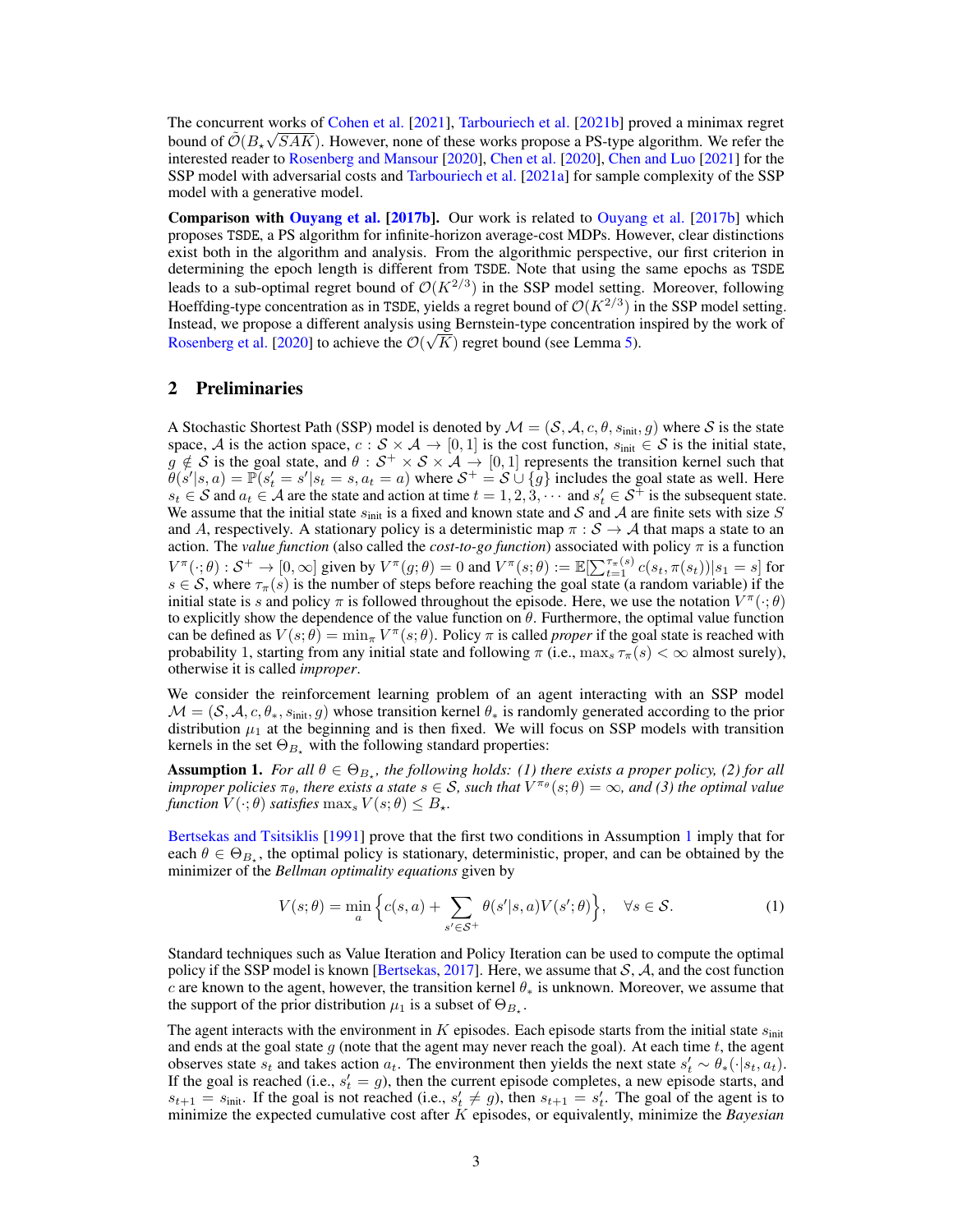*regret* defined as

$$
R_K := \mathbb{E}\left[\sum_{t=1}^{T_K} c(s_t, a_t) - KV(s_{\text{init}}; \theta_*)\right],
$$

where  $T_K$  is the total number of time steps before reaching the goal state for the Kth time, and  $V(s<sub>init</sub>; \theta<sub>*</sub>)$  is the optimal value function from [\(1\)](#page-2-1). Here, expectation is with respect to the prior distribution  $\mu_1$  for  $\theta_*$ , the horizon  $T_K$ , the randomness in the state transitions, and the randomness of the algorithm. If the agent does not reach the goal state at any of the episodes (i.e.,  $T_K = \infty$ ), we define  $R_K = \infty$ .

### 3 A Posterior Sampling RL Algorithm for SSP Models

In this section, we propose the Posterior Sampling Reinforcement Learning (PSRL-SSP) algorithm (Algorithm [1\)](#page-4-0) for the SSP model. The input of the algorithm is the prior distribution  $\mu_1$ . At time t, the agent maintains the posterior distribution  $\mu_t$  on the unknown parameter  $\theta_*$  given by  $\mu_t(\Theta) = \mathbb{P}(\widetilde{\theta_*} \in \Theta | \mathcal{F}_t)$  for any set  $\Theta \subseteq \Theta_{B_*}$ . Here  $\mathcal{F}_t$  is the information available at time t (i.e., the sigma algebra generated by  $s_1, a_1, \cdots, s_{t-1}, a_{t-1}, s_t$ ). Upon observing state  $s'_t$  by taking action  $a_t$ at state  $s_t$ , the posterior can be updated according to

<span id="page-3-0"></span>
$$
\mu_{t+1}(d\theta) = \frac{\theta(s'_t|s_t, a_t)\mu_t(d\theta)}{\int \theta'(s'_t|s_t, a_t)\mu_t(d\theta')}.
$$
\n(2)

The PSRL-SSP algorithm proceeds in epochs  $\ell = 1, 2, 3, \cdots$ . Let  $t_{\ell}$  denote the start time of epoch  $\ell$ . In the beginning of epoch  $\ell$ , parameter  $\theta_{\ell}$  is sampled from the posterior distribution  $\mu_{t_\ell}$  and the actions within that epoch are chosen according to the optimal policy with respect to  $\theta_{\ell}$ . Each epoch ends if either of the two stopping criteria are satisfied. The first criterion is triggered if the number of visits to the goal state during the current epoch (denoted by  $K_{\ell}$ ) exceeds that of the previous epoch. This ensures that  $K_\ell \leq K_{\ell-1} + 1$  for all  $\ell$ . The second criterion is triggered if the number of visits to any of the state-action pairs is doubled compared to the beginning of the epoch. This guarantees that  $n_t(s, a) \le 2n_{t_\ell}(s, a)$  for all  $(s, a)$  where  $n_t(s, a) = \sum_{\tau=1}^{t-1} \mathbf{1}_{\{s_\tau = s, a_\tau = a\}}$  denotes the number of visits to state-action pair  $(s, a)$  before time t.

The second stopping criterion is similar to that used by [Jaksch et al.](#page-9-0) [\[2010\]](#page-9-0), [Rosenberg et al.](#page-10-4) [\[2020\]](#page-10-4), and is one of the two stopping criteria used in the posterior sampling algorithm (TSDE) for the infinite-horizon average-cost MDPs [\[Ouyang et al.,](#page-10-11) [2017b\]](#page-10-11). This stopping criterion is crucial since it allows the algorithm to switch policies if the generated policy is improper and cannot reach the goal. We note that updating the policy only at the beginning of an episode (as done in the posterior sampling for finite-horizon MDPs [\[Osband et al.,](#page-10-9) [2013\]](#page-10-9)) does not work for SSP models, because if the generated policy in the beginning of the episode is improper, the goal is never reached and the regret is infinity.

The first stopping criterion is novel. A similar stopping criterion used in the posterior sampling for infinite-horizon MDPs [\[Ouyang et al.,](#page-10-11) [2017b\]](#page-10-11) is based on the length of the epochs, i.e., a new epoch starts if the length of the current epoch exceeds the length of the previous epoch. This leads to a bound of  $\mathcal{O}(\sqrt{T_K})$  on the number of epochs which translates to a final regret bound of  $\mathcal{O}(K^{2/3})$ in SSP models. However, our first stopping criterion allows us to bound the number of epochs by  $\mathcal{O}(\sqrt{K})$  rather than  $\mathcal{O}(\sqrt{T_K})$  (see Lemma [2\)](#page-5-0). This is one of the key steps in avoiding dependency on  $c_{\min}^{-1}$  (i.e., a lower bound on the cost function) in the main term of the regret and achieve a final regret bound of  $\mathcal{O}(\mathcal{C})$ √  $K$ ).

**Remark 1.** *The PSRL-SSP algorithm only requires the knowledge of the prior distribution*  $\mu_1$ *. It does not require the knowledge of*  $B_{\star}$  *and*  $T_{\star}$  *(an upper bound on the expected time the optimal policy takes to reach the goal) as in [Cohen et al.](#page-9-9) [\[2021\]](#page-9-9).*

Main Results. We now provide our main results for the PSRL-SSP algorithm for unknown SSP models. Our first result considers the case where the cost function is strictly positive for all state-action pairs. Subsequently, we extend the result to the general case by adding a small positive perturbation to the cost function and running the algorithm with the perturbed costs. We first assume that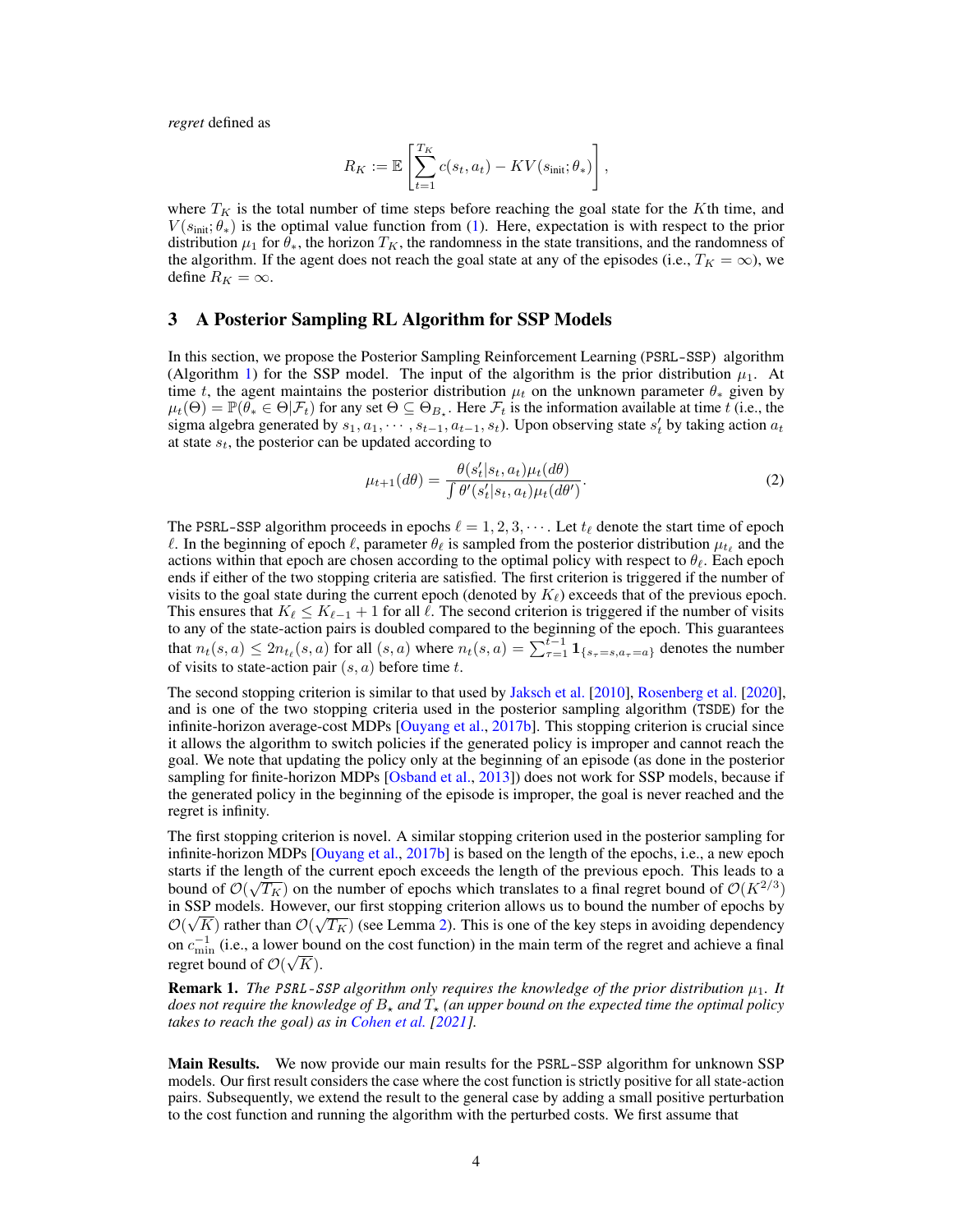Algorithm 1: PSRL-SSP

<span id="page-4-0"></span>Input:  $\mu_1$ **Initialization:**  $t \leftarrow 1, \ell \leftarrow 0, K_{-1} \leftarrow 0, t_0 \leftarrow 0, k_{t_0} \leftarrow 0$ for episodes  $k = 1, 2, \dots, K$  do  $s_t \leftarrow s_{\text{init}}$ while  $s_t \neq g$  do if  $k - k_{t_\ell} > K_{\ell - 1}$  or  $n_t(s, a) > 2n_{t_\ell}(s, a)$  for some  $(s, a) \in \mathcal{S} \times \mathcal{A}$  then  $K_{\ell} \leftarrow k - k_{t_{\ell}}$  $\ell \leftarrow \ell + 1$  $t_{\ell} \leftarrow t$  $k_{t_\ell} \leftarrow k$ Generate  $\theta_\ell \sim \mu_{t_\ell}(\cdot)$  and compute  $\pi_\ell(\cdot) = \pi^*(\cdot; \theta_\ell)$  according to [\(1\)](#page-2-1) end Choose action  $a_t = \pi_\ell(s_t)$  and observe  $s'_t \sim \theta_*(\cdot | s_t, a_t)$ Update  $\mu_{t+1}$  according to [\(2\)](#page-3-0)  $s_{t+1} \leftarrow s_t'$  $t \leftarrow t + 1$ end end

<span id="page-4-1"></span>**Assumption 2.** *There exists*  $c_{\min} > 0$ *, such that*  $c(s, a) \geq c_{\min}$  *for all state-action pairs*  $(s, a)$ *.* 

This assumption allows us to bound the total time spent in  $K$  episodes with the total cost, i.e.,  $c_{\min}T_K \leq C_K$ , where  $C_K := \sum_{t=1}^{T_K} c(s_t, a_t)$  is the total cost during the K episodes. To facilitate the presentation of the results, we assume that  $S \geq 2$ ,  $A \geq 2$ , and  $K \geq S^2 A$ . The first main result is as follows.

<span id="page-4-3"></span>Theorem 1. *Suppose Assumptions [1](#page-2-0) and [2](#page-4-1) hold. Then, the regret of the* PSRL-SSP *algorithm is upper bounded as*

$$
R_K = \mathcal{O}\left(B_\star S\sqrt{K A}L^2 + S^2 A \sqrt{\frac{B_\star^3}{c_{\min}}} L^2\right),\,
$$

*where*  $L = \log(B_* SAKc_{\text{min}}^{-1})$ *.* 

Note that when  $K \gg B_{\star} S^2 A c_{\text{min}}^{-1}$ , the regret bound scales as  $\tilde{\mathcal{O}}(B_{\star} S \sqrt{\frac{2}{\lambda}})$  $KA$ ). A crucial point about the above result is that the dependency on  $c_{\min}^{-1}$  is only in the lower order term. This allows us to extend the  $\mathcal{O}(\sqrt{K})$  bound to the general case where Assumption [2](#page-4-1) does not hold by using the perturbation technique of [Rosenberg et al.](#page-10-4) [\[2020\]](#page-10-4) (see Theorem [2\)](#page-4-2). Avoiding dependency on  $c_{\min}^{-1}$ in the main term is achieved by using a Bernstein-type confidence set in the analysis inspired by [Rosenberg et al.](#page-10-4) [\[2020\]](#page-10-4). We note that using a Hoeffding-type confidence set in the analysis as in [Ouyang et al.](#page-10-11) [\[2017b\]](#page-10-11) gives a regret bound of  $\mathcal{O}(\sqrt{K/c_{\text{min}}})$  which results in  $\mathcal{O}(K^{2/3})$  regret bound if Assumption [2](#page-4-1) is violated.

<span id="page-4-2"></span>**Theorem 2.** Suppose Assumption [1](#page-2-0) holds. Running the PSRL-SSP algorithm with costs  $c_e(s, a) :=$  $\max\{c(s, a), \epsilon\}$  for  $\epsilon = (S^2 A/K)^{2/3}$  yields

$$
R_K = \mathcal{O}\left(B_{\star} S \sqrt{K A} \tilde{L}^2 + (S^2 A)^{\frac{2}{3}} K^{\frac{1}{3}} (B_{\star}^{\frac{3}{2}} \tilde{L}^2 + T_{\star}) + S^2 A T_{\star}^{\frac{3}{2}} \tilde{L}^2\right),
$$

*where*  $\tilde{L} := \log(KB_{\star}T_{\star}SA)$ .

Note that when  $K \gg S^2 A (B_\star^3 + T_\star (T_\star/B_\star)^6)$ , the regret bound scales as  $\tilde{\mathcal{O}}(B_\star S \sqrt{\frac{S^2}{T_\star}S})$  $KA$ ). These results have similar regret bounds as the Bernstein-SSP algorithm [\[Rosenberg et al.,](#page-10-4) [2020\]](#page-10-4), and results have similar regret bounds as the Bernstein-SSP<br>have a gap of  $\sqrt{S}$  with the lower bound of  $\Omega(B_{\star}\sqrt{SAK})$ .

#### 4 Theoretical Analysis

In this section, we prove Theorem [1.](#page-4-3) Proof of Theorem [2](#page-4-2) can be found in the Appendix.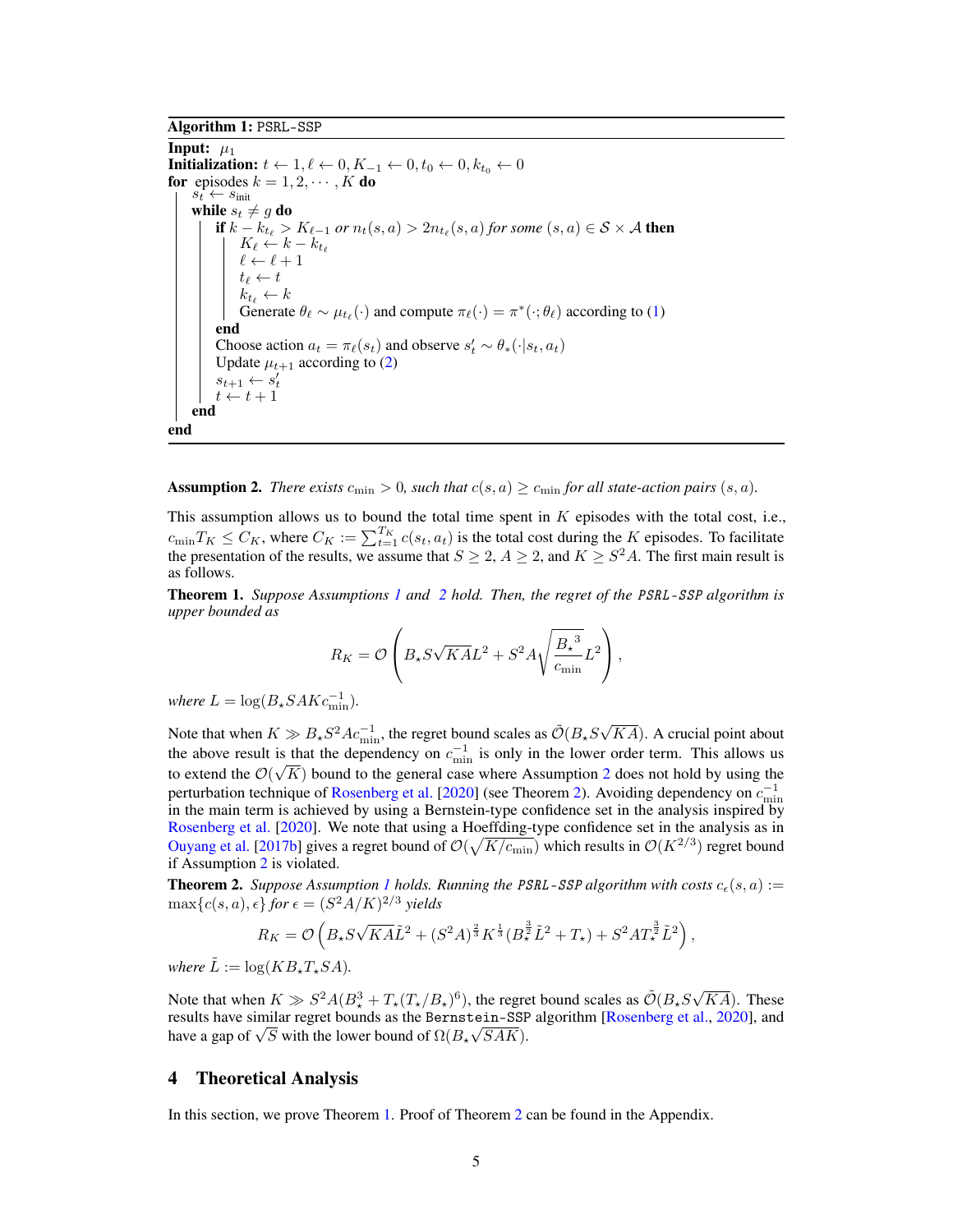A key property of posterior sampling is that conditioned on the information at time t,  $\theta_*$  and  $\theta_t$  have the same distribution if  $\theta_t$  is sampled from the posterior distribution at time t [\[Osband et al.,](#page-10-9) [2013,](#page-10-9) [Russo and Van Roy,](#page-10-16) [2014\]](#page-10-16). Since the PSRL-SSP algorithm samples  $\theta_\ell$  at the stopping time  $t_\ell$ , we use the stopping time version of the posterior sampling property stated as follows.

<span id="page-5-2"></span>**Lemma 1** (Adapted from Lemma 2 of [Ouyang et al.](#page-10-11) [\[2017b\]](#page-10-11)). Let  $t_\ell$  be a stopping time with respect to the filtration  $(\mathcal{F}_t)_{t=1}^\infty$ , and  $\theta_\ell$  be the sample drawn from the posterior distribution at time  $t_\ell$ . Then, for any measurable function  $f$  and any  $\mathcal{F}_{t_\ell}$ -measurable random variable  $X$ , we have

$$
\mathbb{E}[f(\theta_{\ell}, X)|\mathcal{F}_{t_{\ell}}] = \mathbb{E}[f(\theta_{*}, X)|\mathcal{F}_{t_{\ell}}].
$$

We now sketch the proof of Theorem [1.](#page-4-3) Let  $0 < \delta < 1$  be a parameter to be chosen later. We distinguish between *known* and *unknown* state-action pairs. A state-action pair (s, a) is *known* if the number of visits to  $(s, a)$  is at least  $\alpha \cdot \frac{B_{\star} S}{c_{\min}} \log \frac{B_{\star} S A}{\delta c_{\min}}$  for some large enough constant  $\alpha$  (to be determined in Lemma [A.6\)](#page-16-0), and *unknown* otherwise. We divide each epoch into *intervals*. The first interval starts at time  $t = 1$ . Each interval ends if any of the following conditions hold: (i) the total cost during the interval is at least  $B_{\star}$ ; (ii) an unknown state-action pair is met; (iii) the goal state is reached; or (iv) the current epoch completes. The idea of introducing intervals is that after all state-action pairs are known, the cost accumulated during an interval is at least  $B_{\star}$  (ignoring conditions (iii) and (iv)), which allows us to bound the number of intervals with the total cost divided by  $B_{\star}$ . Note that introducing intervals and distinguishing between known and unknown state-action pairs is only in the analysis and thus knowledge of  $B_{\star}$  is not required.

Instead of bounding  $R_K$ , we bound  $R_M$  defined as

$$
R_M := \mathbb{E}\left[\sum_{t=1}^{T_M} c(s_t, a_t) - KV(s_{\text{init}}; \theta_*)\right],
$$

for any number of intervals M as long as K episodes are not completed. Here,  $T_M$  is the total time of the first M intervals. Let  $C_M$  denote the total cost of the algorithm after M intervals and define  $L_M$  as the number of epochs in the first M intervals. Observe that the number of times conditions (i), (ii), (iii), and (iv) trigger to start a new interval are bounded by  $C_M/B_{\star}$ ,  $\mathcal{O}(\frac{B_{\star}S^2A}{C_{\text{min}}}$  $\frac{\beta_{\star} S^2 A}{c_{\min}} \log \frac{B_{\star} S A}{\delta c_{\min}}$ ), K, and  $L_M$ , respectively. Therefore, number of intervals can be bounded as

<span id="page-5-3"></span>
$$
M \le \frac{C_M}{B_{\star}} + K + L_M + \mathcal{O}\left(\frac{B_{\star}S^2A}{c_{\min}}\log\frac{B_{\star}SA}{\delta c_{\min}}\right). \tag{3}
$$

Moreover, since the cost function is lower bounded by  $c_{\min}$ , we have  $c_{\min}T_M \leq C_M$ . Our argument proceeds as follows.<sup>[1](#page-5-1)</sup> We bound  $R_M \lesssim B_* S \sqrt{MA}$  which implies  $\mathbb{E}[C_M] \lesssim K \mathbb{E}[V(s_{\text{init}}; \theta_*)] +$  $B_{\star}S\sqrt{MA}$ . From the definition of intervals and once all the state-action pairs are known, the cost accumulated within each interval is at least  $B_{\star}$  (ignoring intervals that end when the epoch or episode ends). This allows us to bound the number of intervals M with  $C_M/B_{\star}$  (or  $\mathbb{E}[C_M]/B_{\star}$ ). Solving for  $\mathbb{E}[C_M]$  in the quadratic inequality  $\mathbb{E}[C_M] \lesssim K \mathbb{E}[V(s_{\text{init}};\theta_*)] + B_{\star} S \sqrt{MA} \lesssim K \mathbb{E}[V(s_{\text{init}};\theta_*)] +$  $S\sqrt{\mathbb{E}[C_M]B_{\star}A}$  implies that  $\mathbb{E}[C_M]\lesssim K\mathbb{E}[V(s_{\text{init}};\theta_*)]+B_{\star}S\sqrt{AK}.$  Since this bound holds for any number of M intervals as long as K episodes are not passed, it holds for  $\mathbb{E}[C_K]$  as well. Moreover, since  $c_{\text{min}} > 0$ , this implies that the K episodes eventually terminate and proves the final regret bound.

**Bounding the Number of Epochs.** Before proceeding with bounding  $R_M$ , we first prove that the number of epochs is bounded as  $\mathcal{O}(\sqrt{KSA\log T_M})$ . Recall that the length of the epochs is determined by two stopping criteria. If we ignore the second criterion for a moment, the first stopping criterion ensures that the number of episodes within each epoch grows at a linear rate which implies √ that the number of epochs is bounded by  $\mathcal{O}(\sqrt{K})$ . If we ignore the first stopping criterion for a moment, the second stopping criterion triggers at most  $\mathcal{O}(SA\log T_M)$  times. The following lemma shows that the number of epochs remains of the same order even if these two criteria are considered simultaneously.

<span id="page-5-0"></span>**Lemma 2.** The number of epochs is bounded as  $L_M \leq \sqrt{2SAK \log T_M} + SA \log T_M$ .

<span id="page-5-1"></span><sup>&</sup>lt;sup>1</sup>Lower order terms are neglected.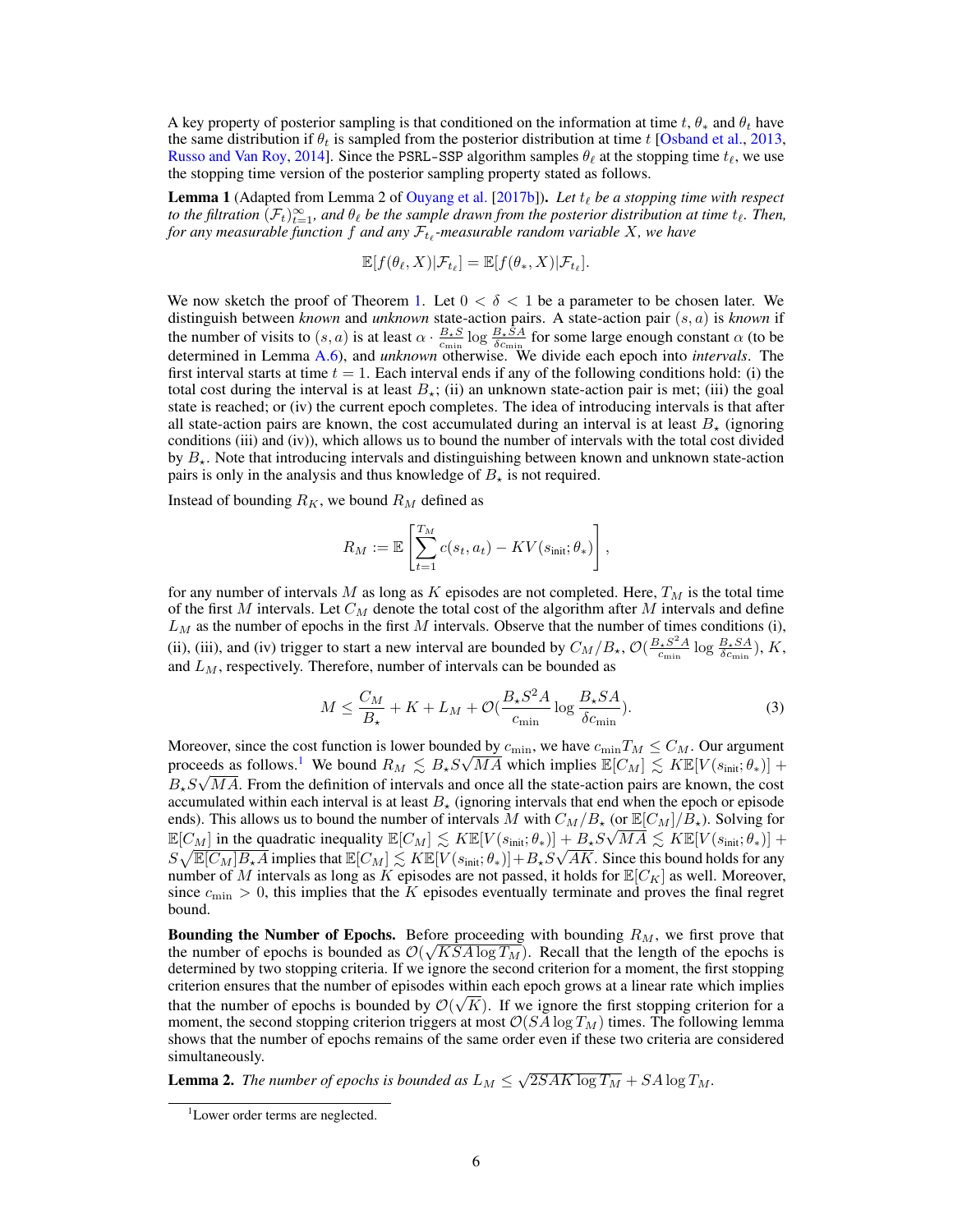We now provide the proof sketch for bounding  $R_M$ . With abuse of notation define  $t_{L_M+1} := T_M + 1$ . We can write

$$
R_M := \mathbb{E}\left[\sum_{t=1}^{T_M} c(s_t, a_t) - KV(s_{\text{init}}; \theta_*)\right] = \mathbb{E}\left[\sum_{\ell=1}^{L_M} \sum_{t=t_\ell}^{t_{\ell+1}-1} c(s_t, a_t)\right] - K \mathbb{E}\left[V(s_{\text{init}}; \theta_*)\right].
$$
 (4)

Note that within epoch  $\ell$ , action  $a_t$  is taken according to the optimal policy with respect to  $\theta_\ell$ . Thus, with the Bellman equation we can write

$$
c(s_t, a_t) = V(s_t; \theta_\ell) - \sum_{s'} \theta_\ell(s'|s_t, a_t) V(s'; \theta_\ell).
$$

Substituting this and adding and subtracting  $V(s_{t+1}; \theta_\ell)$  and  $V(s_t'; \theta_\ell)$ , decomposes  $R_M$  as

$$
R_M = R_M^1 + R_M^2 + R_M^3,
$$

where

$$
R_M^1 := \mathbb{E} \left[ \sum_{\ell=1}^{L_M} \sum_{t=t_\ell}^{t_{\ell+1}-1} [V(s_t; \theta_\ell) - V(s_{t+1}; \theta_\ell)] \right]
$$
  
\n
$$
R_M^2 := \mathbb{E} \left[ \sum_{\ell=1}^{L_M} \sum_{t=t_\ell}^{t_{\ell+1}-1} [V(s_{t+1}; \theta_\ell) - V(s'_t; \theta_\ell)] \right] - K \mathbb{E} [V(s_{\text{init}}; \theta_*)]
$$
  
\n
$$
R_M^3 := \mathbb{E} \left[ \sum_{\ell=1}^{L_M} \sum_{t=t_\ell}^{t_{\ell+1}-1} \left[ V(s'_t; \theta_\ell) - \sum_{s'} \theta_\ell(s'|s_t, a_t) V(s'; \theta_\ell) \right] \right].
$$

We proceed by bounding these terms separately. Proof of these lemmas can be found in the supplementary material.  $R_M^1$  is a telescopic sum and can be bounded by the following lemma.

<span id="page-6-0"></span>**Lemma 3.** The first term  $R_M^1$  is bounded as  $R_M^1 \leq B_{\star} \mathbb{E}[L_M]$ .

To bound  $R_M^2$ , recall that  $s'_t \in S^+$  is the next state of the environment after applying action  $a_t$  at state  $s_t$ , and that  $s'_t = s_{t+1}$  for all time steps except the last time step of an episode (right before reaching the goal). In the last time step of an episode,  $s'_t = g$  while  $s_{t+1} = s_{\text{init}}$ . This proves that the inner sum of  $R_M^2$  can be written as  $V(s_{\text{init}};\theta_\ell)K_\ell$ , where  $K_\ell$  is the number of visits to the goal state during epoch  $\ell$ . Using  $K_{\ell} \leq K_{\ell-1} + 1$  and the property of posterior sampling completes the proof. This is formally stated in the following lemma.

<span id="page-6-1"></span>**Lemma 4.** The second term  $R_M^2$  is bounded as  $R_M^2 \leq B_* \mathbb{E}[L_M]$ .

The rest of the proof proceeds to bound the third term  $R_M^3$  which contributes to the dominant term of the final regret bound. The detailed proof can be found in Lemma [5.](#page-7-1) Here we provide the proof sketch.  $R_M^3$  captures the difference between  $V(\cdot;\theta_\ell)$  at the next state  $s'_t \sim \theta_*(\cdot|s_t, a_t)$  and its expectation with respect to the sampled  $\theta_{\ell}$ . Applying the Hoeffding-type concentration bounds [\[Weissman et al.,](#page-10-17) [2003\]](#page-10-17), as used by [Ouyang et al.](#page-10-11) [\[2017b\]](#page-10-11) yields a regret bound of  $\mathcal{O}(K^{2/3})$  which is sub-optimal. To achieve the optimal dependency on  $K$ , we use a technique based on the Bernstein concentration bound inspired by the work of [Rosenberg et al.](#page-10-4) [\[2020\]](#page-10-4). This requires a more careful analysis. Let  $n_{t_\ell}(s, a, s^\tau)$  be the number of visits to state-action pair  $(s, a)$  followed by state s' before time  $t_\ell$ . For a fixed state-action pair  $(s, a)$ , define the Bernstein confidence set using the empirical transition probability  $\widehat{\theta}_{\ell}(s'|s, a) := \frac{n_{t_{\ell}}(s, a, s')}{n_{t_{\ell}}(s, a)}$  $\frac{n_{t_\ell}(s,a,s)}{n_{t_\ell}(s,a)}$  as

<span id="page-6-2"></span>
$$
B_{\ell}(s,a) := \left\{ \theta(\cdot|s,a) : |\theta(s'|s,a) - \widehat{\theta}_{\ell}(s'|s,a)| \le 4\sqrt{\widehat{\theta}_{\ell}(s'|s,a)A_{\ell}(s,a)} + 28A_{\ell}(s,a), \forall s' \in \mathcal{S}^+ \right\}.
$$
\n
$$
(5)
$$

Here  $A_{\ell}(s, a) := \frac{\log(SAn_{\ell}^{+}(s, a)/\delta)}{n^{+}(s, a)}$  $\frac{An_\ell^+(s,a)/\delta)}{n_\ell^+(s,a)}$  and  $n_\ell^+(s,a) := \max\{n_{t_\ell}(s,a), 1\}$ . This confidence set is similar to the one used by [Rosenberg et al.](#page-10-4) [\[2020\]](#page-10-4) and contains the true transition probability  $\theta_*(\cdot|s, a)$  with high probability (see Lemma [A.2\)](#page-14-0). Note that  $B_{\ell}(s, a)$  is  $\mathcal{F}_{t_{\ell}}$ -measurable which allows us to use the property of posterior sampling (Lemma [1\)](#page-5-2) to conclude that  $B_{\ell}(s, a)$  contains the sampled transition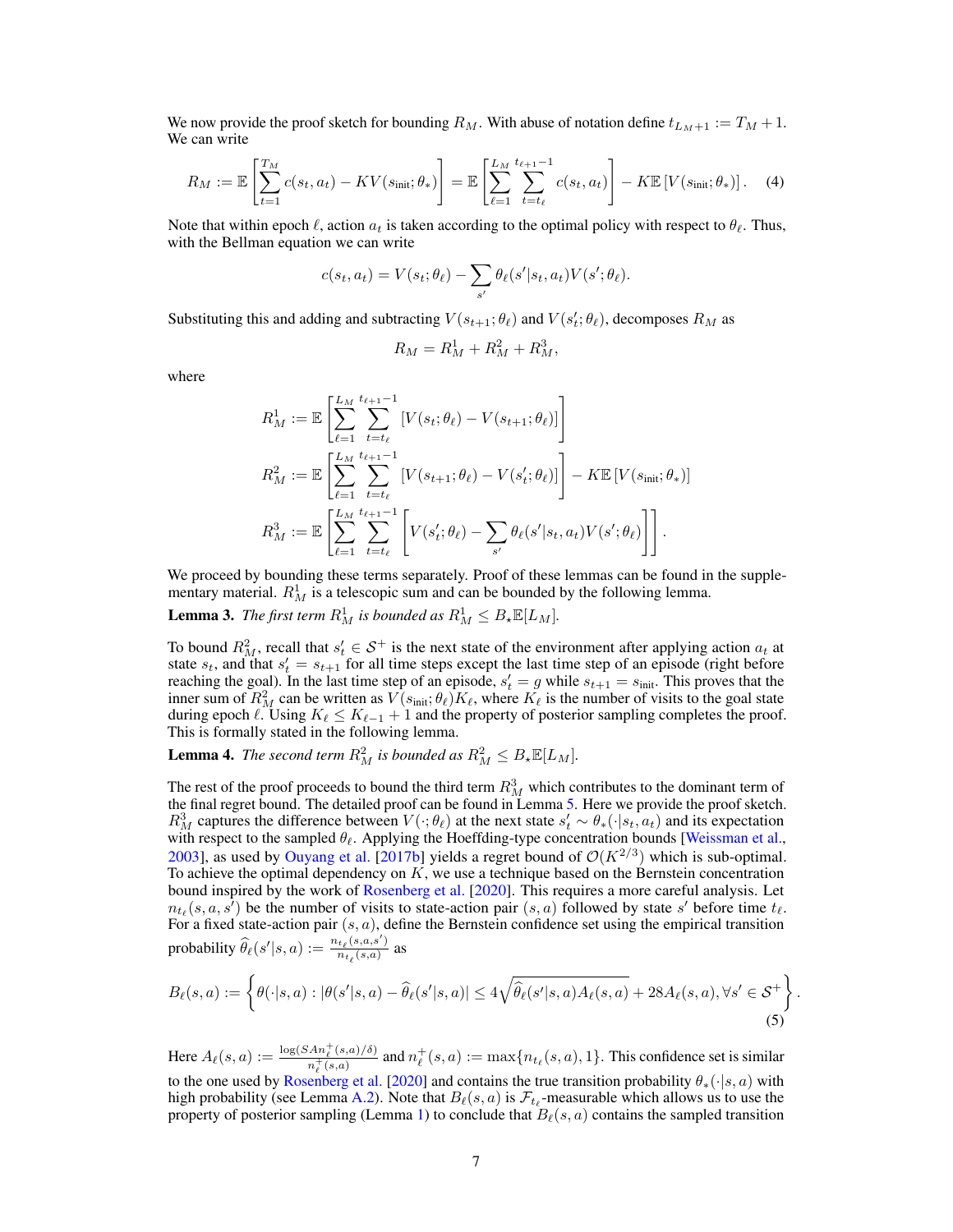probability  $\theta_{\ell}(\cdot|s, a)$  as well with high probability. With some algebraic manipulation,  $R_M^3$  can be written as (with abuse of notation  $\ell := \ell(t)$  is the epoch at time t)

$$
R_M^3 = \mathbb{E}\left[\sum_{t=1}^{T_M}\sum_{s'\in\mathcal{S}^+}\left[\theta_*(s'|s_t,a_t) - \theta_\ell(s'|s_t,a_t)\right]\left(V(s';\theta_\ell) - \sum_{s''\in\mathcal{S}^+}\theta_*(s''|s_t,a_t)V(s'';\theta_\ell)\right)\right].
$$

Under the event that both  $\theta_*(\cdot|s_t, a_t)$  and  $\theta_\ell(\cdot|s_t, a_t)$  belong to the confidence set  $B_\ell(s_t, a_t)$ , Bernstein bound can be applied to obtain

$$
R_M^3 \approx \mathcal{O}\left(\mathbb{E}\left[\sum_{t=1}^{T_M} \sqrt{SA_{\ell}(s_t, a_t)} \mathbb{V}_{\ell}(s_t, a_t)\right]\right) = \mathcal{O}\left(\sum_{m=1}^{M} \mathbb{E}\left[\sum_{t=t_m}^{t_{m+1}-1} \sqrt{SA_{\ell}(s_t, a_t)} \mathbb{V}_{\ell}(s_t, a_t)\right]\right),
$$

where  $t_m$  denotes the start time of interval m and  $\mathbb{V}_\ell$  is the empirical variance defined as

$$
\mathbb{V}_{\ell}(s_t, a_t) := \sum_{s' \in \mathcal{S}^+} \theta_*(s'|s_t, a_t) \left( V(s';\theta_{\ell}) - \sum_{s'' \in \mathcal{S}^+} \theta_*(s''|s_t, a_t) V(s''; \theta_{\ell}) \right)^2.
$$
 (6)

Applying Cauchy Schwarz on the inner sum twice implies that

<span id="page-7-2"></span>
$$
R_M^3 \approx \mathcal{O}\left(\sum_{m=1}^M \left(\sqrt{S\mathbb{E}\left[\sum_{t=t_m}^{t_{m+1}-1} A_\ell(s_t, a_t)\right]} \cdot \sqrt{\mathbb{E}\left[\sum_{t=t_m}^{t_{m+1}-1} \mathbb{V}_\ell(s_t, a_t)\right]}\right)}\right)
$$

Using the fact that all the state-action pairs  $(s_t, a_t)$  within an interval except possibly the first one are known, and that the cumulative cost within an interval is at most  $2B_{\star}$ , one can bound  $\mathbb{E}\left[\sum_{t=t_m}^{t_{m+1}-1} \mathbb{V}_{\ell}(s_t, a_t)\right] = \mathcal{O}(B_\star^2)$  (see Lemma [A.5](#page-16-1) for details). Applying Cauchy Schwarz again implies

$$
R_M^3 \approx \mathcal{O}\left(B_{\star}\sqrt{M\mathcal{S}\mathbb{E}\left[\sum_{t=1}^{T_M} A_{\ell}(s_t, a_t)\right]}\right) \approx \mathcal{O}\left(B_{\star}\mathcal{S}\sqrt{MA}\right).
$$

<span id="page-7-1"></span>This argument is formally presented in the following lemma. **Lemma 5.** The third term  $R_M^3$  can be bounded as

$$
R_M^3 \leq 288 B_\star S \sqrt{M A \log^2 \frac{SA \mathbb{E}[T_M]}{\delta}} + 1632 B_\star S^2 A \log^2 \frac{SA \mathbb{E}[T_M]}{\delta} + 4 S B_\star \delta \mathbb{E}[L_M].
$$

Detailed proofs of all lemmas and the theorem can be found in the appendix in the supplementary material.

# <span id="page-7-0"></span>5 Experiments

In this section, the performance of our PSRL-SSP algorithm is compared with existing OFU-type algorithms in the literature. Two environments are considered: RandomMDP and GridWorld. RandomMDP [\[Ouyang et al.,](#page-10-11) [2017b,](#page-10-11) [Wei et al.,](#page-10-1) [2020\]](#page-10-1) is an SSP with 8 states and 2 actions whose transition kernel and cost function are generated uniformly at random. GridWorld [\[Tarbouriech et al.,](#page-10-3) [2020\]](#page-10-3) is a  $3 \times 4$  grid (total of 12 states including the goal state) and 4 actions (LEFT, RIGHT, UP, DOWN) with  $c(s, a) = 1$  for any state-action pair  $(s, a) \in S \times A$ . The agent starts from the initial state located at the top left corner of the grid, and ends in the goal state at the bottom right corner. At each time step, the agent attempts to move in one of the four directions. However, the attempt is successful only with probability 0.85. With probability 0.15, the agent takes any of the undesired directions uniformly at random. If the agent tries to move out of the boundary, the attempt will not be successful and it remains in the same position.

In the experiments, we evaluate the frequentist regret of PSRL-SSP for a fixed environment (i.e., the environment is not sampled from a prior distribution). A Dirichlet prior with parameters  $[0.1, \cdots, 0.1]$ is considered for the transition kernel. Dirichlet is a common prior in Bayesian statistics since it is a conjugate prior for categorical and multinomial distributions.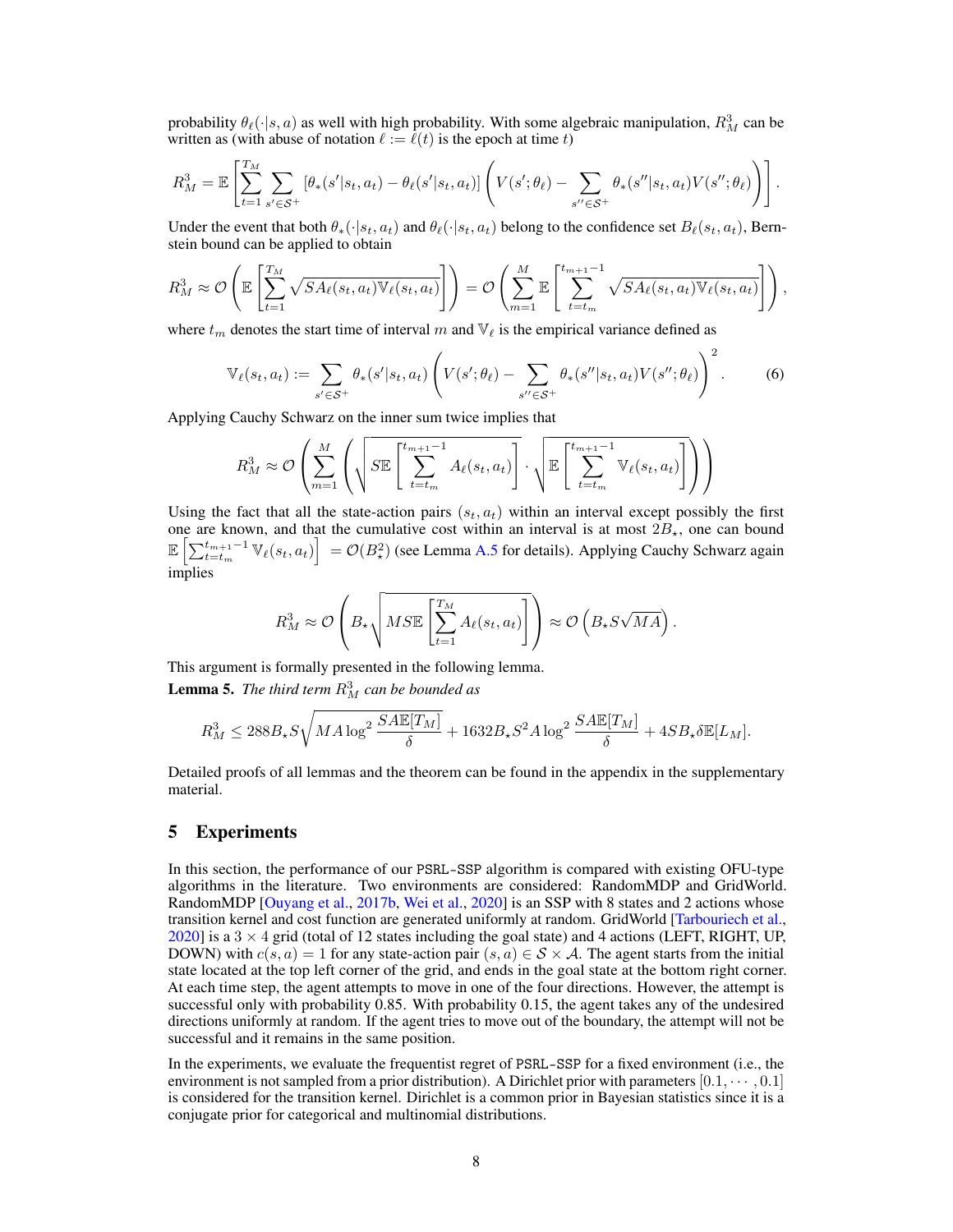

<span id="page-8-0"></span>Figure 1: Cumulative regret of existing SSP algorithms on RandomMDP (left) and GridWorld (right) for 10, 000 episodes. The results are averaged over 10 runs and 95% confidence interval is shown with the shaded area. Our proposed PSRL-SSP algorithm outperforms all the existing algorithms considerably. The performance gap is even more significant in the more challenging GridWorld environment (right).

We compare the performance of our proposed PSRL-SSP against existing online learning algorithms for the SSP problem (UC-SSP [\[Tarbouriech et al.,](#page-10-3) [2020\]](#page-10-3), Bernstein-SSP [\[Rosenberg et al.,](#page-10-4) [2020\]](#page-10-4), ULCVI [\[Cohen et al.,](#page-9-9) [2021\]](#page-9-9), and EB-SSP [\[Tarbouriech et al.,](#page-10-6) [2021b\]](#page-10-6)). The algorithms are evaluated at  $K = 10,000$  episodes and the results are averaged over 10 runs. 95% confidence interval is considered to compare the performance of the algorithms. All the experiments are performed on a 2015 Macbook Pro with 2.7 GHz Dual-Core Intel Core i5 processor and 16GB RAM.

Figure [1](#page-8-0) shows that PSRL-SSP outperforms all the previously proposed algorithms for the SSP problem, significantly. In particular, it outperforms the recently proposed ULCVI [\[Cohen et al.,](#page-9-9) [2021\]](#page-9-9) and EB-SSP [\[Tarbouriech et al.,](#page-10-6) [2021b\]](#page-10-6) which match the theoretical lower bound. Our numerical evaluation reveals that the ULCVI algorithm does not show any evidence of learning even after 80,000 episodes (not shown here). The poor performance of these algorithms ensures the necessity to consider PS algorithms in practice.

The gap between the performance of PSRL-SSP and OFU algorithms is even more apparent in the GridWorld environment which is more challenging compared to RandomMDP. Note that in RandomMDP, it is possible to go to the goal state from any state with only one step. This is since the transition kernel is generated uniformly at random. However, in the GridWorld environment, the agent has to take a sequence of actions to the right and down to reach the goal at the bottom right corner. Figure [1\(](#page-8-0)right) verifies that PSRL-SSP is able to learn this pattern significantly faster than OFU algorithms.

Since these plots are generated for a fixed environment (not generated from a prior), we conjecture that PSRL-SSP enjoyed the same regret bound under the non-Bayesian setting.

# **Conclusions**

In this paper, we have proposed the first posterior sampling-based reinforcement learning algorithm for the SSP models with unknown transition probabilities. The algorithm is very simple as compared to the optimism-based algorithm proposed for SSP models recently [\[Tarbouriech et al.,](#page-10-3) [2020,](#page-10-3) [Rosenberg](#page-10-4) [et al.,](#page-10-4) [2020,](#page-10-4) [Cohen et al.,](#page-9-9) [2021,](#page-9-9) [Tarbouriech et al.,](#page-10-6) [2021b\]](#page-10-6). It achieves a Bayesian regret bound of  $\tilde{\mathcal{O}}(B_*S\sqrt{AK})$ , where  $B_*$  is an upper bound on the expected cost of the optimal policy, S is the size of the state space, A is the size of the action space, and K is the number of episodes. This has a  $\sqrt{S}$  gap from the best known bound for an optimism-based algorithm but numerical experiments suggest a better performance in practice. A next step would be to extend the algorithm to continuous state and action spaces, and to propose model-free algorithms for such settings. Designing posterior sampling-based model-free algorithms for even average MDPs remains an open problem.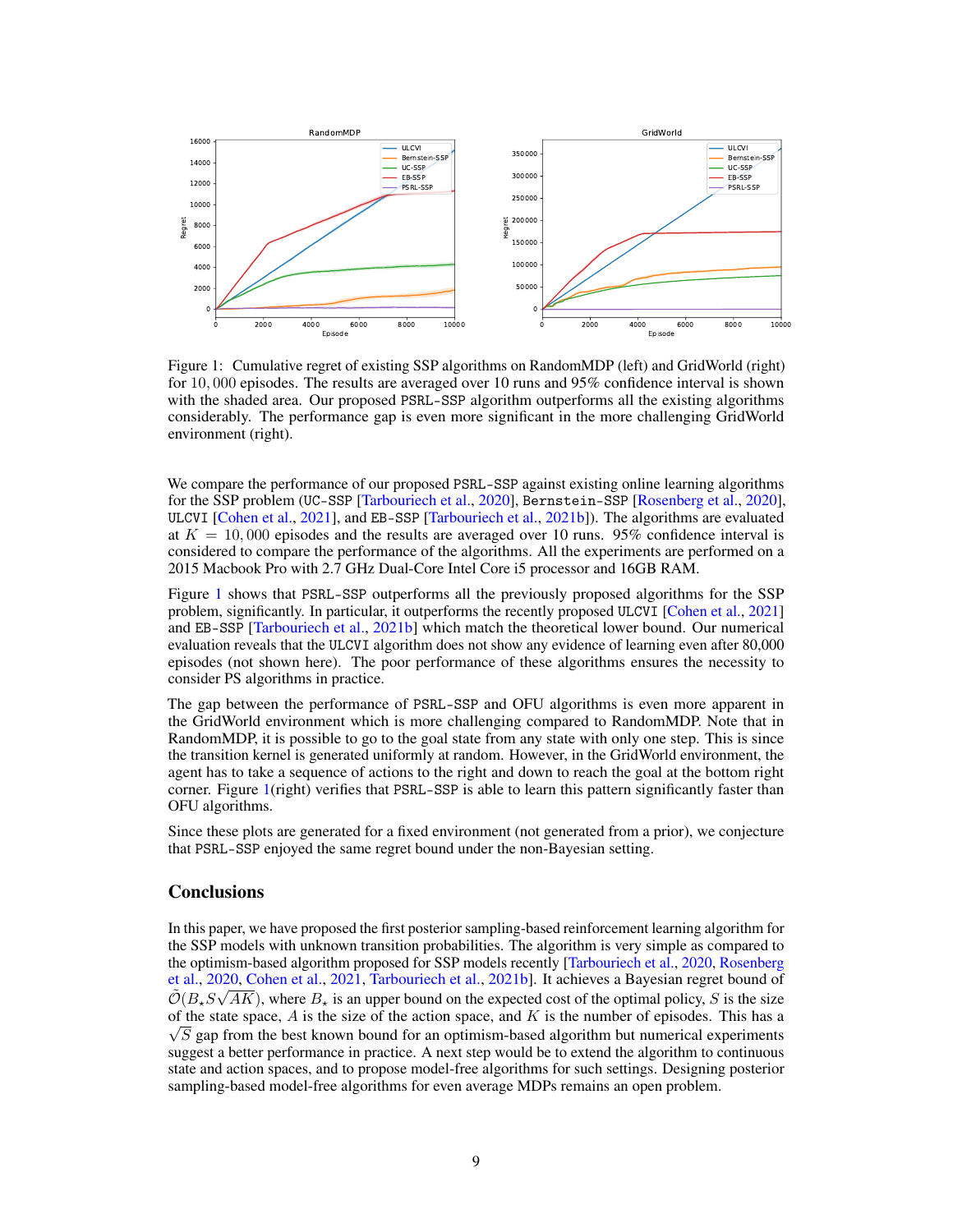# References

- <span id="page-9-18"></span>Marc Abeille and Alessandro Lazaric. Thompson sampling for linear-quadratic control problems. In *Artificial Intelligence and Statistics*, pages 1246–1254. PMLR, 2017.
- <span id="page-9-11"></span>Shipra Agrawal and Navin Goyal. Analysis of thompson sampling for the multi-armed bandit problem. In *Conference on learning theory*, pages 39–1. JMLR Workshop and Conference Proceedings, 2012.
- <span id="page-9-12"></span>Shipra Agrawal and Navin Goyal. Thompson sampling for contextual bandits with linear payoffs. In *International Conference on Machine Learning*, pages 127–135. PMLR, 2013.
- <span id="page-9-1"></span>Mohammad Gheshlaghi Azar, Ian Osband, and Rémi Munos. Minimax regret bounds for reinforcement learning. In *Proceedings of the 34th International Conference on Machine Learning-Volume 70*, pages 263–272. JMLR. org, 2017.
- <span id="page-9-16"></span>Dragan Banjevic and Michael Jong Kim. Thompson sampling for stochastic control: The continuous ´ parameter case. *IEEE Transactions on Automatic Control*, 64(10):4137–4152, 2019.
- <span id="page-9-6"></span>Peter L Bartlett and Ambuj Tewari. Regal: A regularization based algorithm for reinforcement learning in weakly communicating mdps. In *Proceedings of the Twenty-Fifth Conference on Uncertainty in Artificial Intelligence*, pages 35–42. AUAI Press, 2009.
- <span id="page-9-21"></span>Dimitri P Bertsekas. Dynamic programming and optimal control, vol i and ii, 4th edition. *Belmont, MA: Athena Scientific*, 2017.
- <span id="page-9-20"></span>Dimitri P Bertsekas and John N Tsitsiklis. An analysis of stochastic shortest path problems. *Mathematics of Operations Research*, 16(3):580–595, 1991.
- <span id="page-9-5"></span>Olivier Chapelle and Lihong Li. An empirical evaluation of thompson sampling. *Advances in neural information processing systems*, 24:2249–2257, 2011.
- <span id="page-9-4"></span>Liyu Chen and Haipeng Luo. Finding the stochastic shortest path with low regret: The adversarial cost and unknown transition case. *arXiv preprint arXiv:2102.05284*, 2021.
- <span id="page-9-19"></span>Liyu Chen, Haipeng Luo, and Chen-Yu Wei. Minimax regret for stochastic shortest path with adversarial costs and known transition. *arXiv preprint arXiv:2012.04053*, 2020.
- <span id="page-9-9"></span>Alon Cohen, Yonathan Efroni, Yishay Mansour, and Aviv Rosenberg. Minimax regret for stochastic shortest path. *arXiv preprint arXiv:2103.13056*, 2021.
- <span id="page-9-8"></span>Christoph Dann and Emma Brunskill. Sample complexity of episodic fixed-horizon reinforcement learning. In *Advances in Neural Information Processing Systems*, pages 2818–2826, 2015.
- <span id="page-9-7"></span>Sarah Filippi, Olivier Cappé, and Aurélien Garivier. Optimism in reinforcement learning and kullbackleibler divergence. In *2010 48th Annual Allerton Conference on Communication, Control, and Computing (Allerton)*, pages 115–122. IEEE, 2010.
- <span id="page-9-13"></span>Raphaël Fonteneau, Nathan Korda, and Rémi Munos. An optimistic posterior sampling strategy for bayesian reinforcement learning. In *NIPS 2013 Workshop on Bayesian Optimization (BayesOpt2013)*, 2013.
- <span id="page-9-2"></span>Ronan Fruit, Matteo Pirotta, Alessandro Lazaric, and Ronald Ortner. Efficient bias-span-constrained exploration-exploitation in reinforcement learning. In *International Conference on Machine Learning*, pages 1573–1581, 2018.
- <span id="page-9-14"></span>Aditya Gopalan and Shie Mannor. Thompson sampling for learning parameterized markov decision processes. In *Conference on Learning Theory*, pages 861–898. PMLR, 2015.
- <span id="page-9-17"></span>Mehdi Jafarnia-Jahromi, Rahul Jain, and Ashutosh Nayyar. Online learning for unknown partially observable mdps. *arXiv preprint arXiv:2102.12661*, 2021.
- <span id="page-9-0"></span>Thomas Jaksch, Ronald Ortner, and Peter Auer. Near-optimal regret bounds for reinforcement learning. *Journal of Machine Learning Research*, 11(Apr):1563–1600, 2010.
- <span id="page-9-3"></span>Chi Jin, Zeyuan Allen-Zhu, Sebastien Bubeck, and Michael I Jordan. Is Q-learning provably efficient? In *Advances in Neural Information Processing Systems*, pages 4863–4873, 2018.
- <span id="page-9-10"></span>Emilie Kaufmann, Nathaniel Korda, and Rémi Munos. Thompson sampling: An asymptotically optimal finite-time analysis. In *International conference on algorithmic learning theory*, pages 199–213. Springer, 2012.
- <span id="page-9-15"></span>Michael Jong Kim. Thompson sampling for stochastic control: The finite parameter case. *IEEE Transactions on Automatic Control*, 62(12):6415–6422, 2017.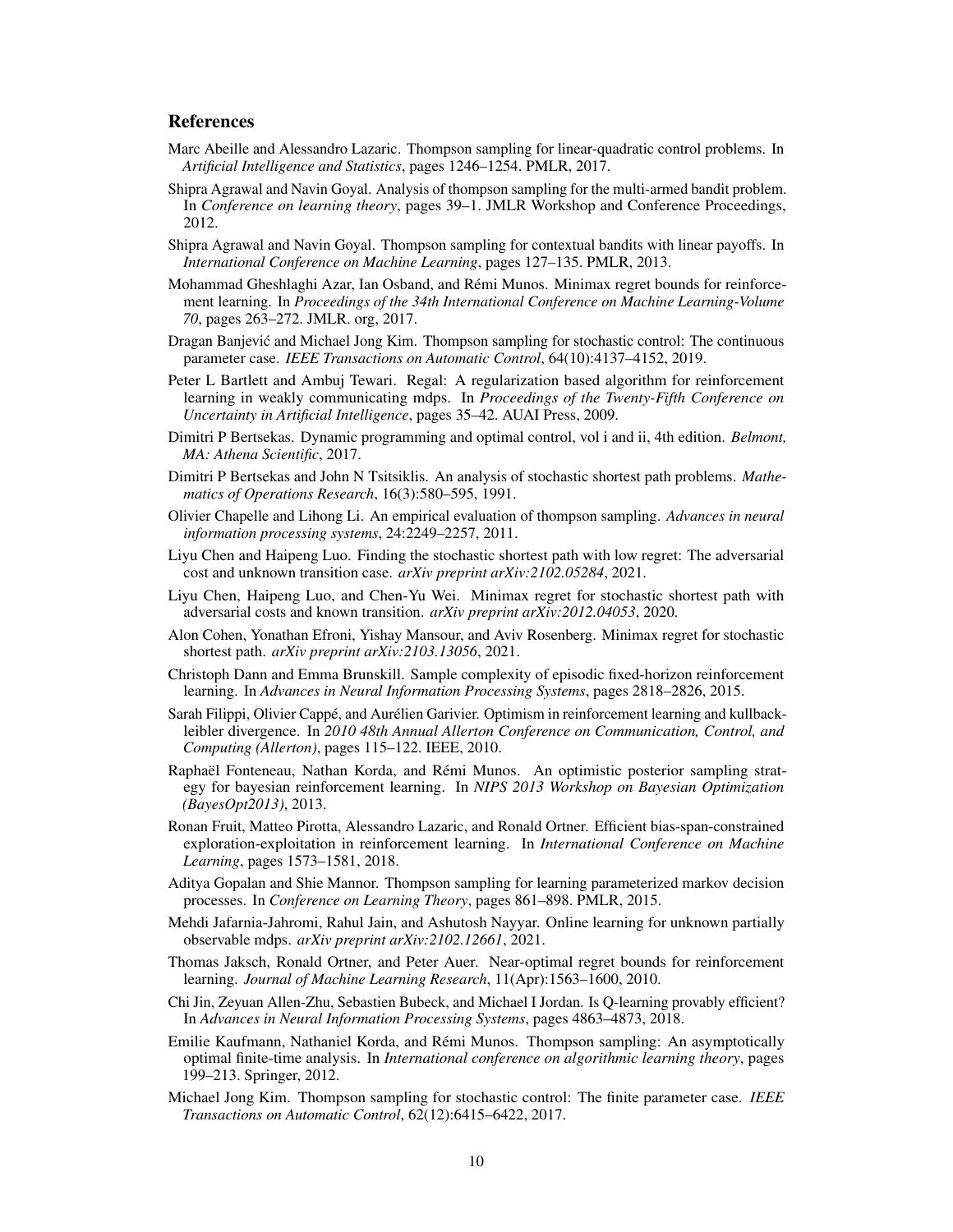- <span id="page-10-0"></span>Tze Leung Lai and Herbert Robbins. Asymptotically efficient adaptive allocation rules. *Advances in applied mathematics*, 6(1):4–22, 1985.
- <span id="page-10-10"></span>Ian Osband and Benjamin Van Roy. Why is posterior sampling better than optimism for reinforcement learning? In *International Conference on Machine Learning*, pages 2701–2710. PMLR, 2017.
- <span id="page-10-9"></span>Ian Osband, Daniel Russo, and Benjamin Van Roy. (more) efficient reinforcement learning via posterior sampling. In *Advances in Neural Information Processing Systems*, pages 3003–3011, 2013.
- <span id="page-10-13"></span>Yi Ouyang, Mukul Gagrani, and Rahul Jain. Learning-based control of unknown linear systems with thompson sampling. *arXiv preprint arXiv:1709.04047*, 2017a.
- <span id="page-10-11"></span>Yi Ouyang, Mukul Gagrani, Ashutosh Nayyar, and Rahul Jain. Learning unknown markov decision processes: A thompson sampling approach. In *Advances in Neural Information Processing Systems*, pages 1333–1342, 2017b.
- <span id="page-10-5"></span>Aviv Rosenberg and Yishay Mansour. Stochastic shortest path with adversarially changing costs. *arXiv preprint arXiv:2006.11561*, 2020.
- <span id="page-10-4"></span>Aviv Rosenberg, Alon Cohen, Yishay Mansour, and Haim Kaplan. Near-optimal regret bounds for stochastic shortest path. In *International Conference on Machine Learning*, pages 8210–8219. PMLR, 2020.
- <span id="page-10-16"></span>Daniel Russo and Benjamin Van Roy. Learning to optimize via posterior sampling. *Mathematics of Operations Research*, 39(4):1221–1243, 2014.
- <span id="page-10-14"></span>Daniel Russo, Benjamin Van Roy, Abbas Kazerouni, Ian Osband, and Zheng Wen. A tutorial on thompson sampling. *arXiv preprint arXiv:1707.02038*, 2017.
- <span id="page-10-8"></span>Steven L Scott. A modern bayesian look at the multi-armed bandit. *Applied Stochastic Models in Business and Industry*, 26(6):639–658, 2010.
- <span id="page-10-12"></span>Malcolm Strens. A bayesian framework for reinforcement learning. In *ICML*, volume 2000, pages 943–950, 2000.
- <span id="page-10-3"></span>Jean Tarbouriech, Evrard Garcelon, Michal Valko, Matteo Pirotta, and Alessandro Lazaric. No-regret exploration in goal-oriented reinforcement learning. In *International Conference on Machine Learning*, pages 9428–9437. PMLR, 2020.
- <span id="page-10-15"></span>Jean Tarbouriech, Matteo Pirotta, Michal Valko, and Alessandro Lazaric. Sample complexity bounds for stochastic shortest path with a generative model. In *Algorithmic Learning Theory*, pages 1157–1178. PMLR, 2021a.
- <span id="page-10-6"></span>Jean Tarbouriech, Runlong Zhou, Simon S Du, Matteo Pirotta, Michal Valko, and Alessandro Lazaric. Stochastic shortest path: Minimax, parameter-free and towards horizon-free regret. *arXiv preprint arXiv:2104.11186*, 2021b.
- <span id="page-10-7"></span>William R Thompson. On the likelihood that one unknown probability exceeds another in view of the evidence of two samples. *Biometrika*, 25(3/4):285–294, 1933.
- <span id="page-10-1"></span>Chen-Yu Wei, Mehdi Jafarnia-Jahromi, Haipeng Luo, Hiteshi Sharma, and Rahul Jain. Modelfree reinforcement learning in infinite-horizon average-reward markov decision processes. In *International Conference on Machine Learning*, pages 10170–10180. PMLR, 2020.
- <span id="page-10-2"></span>Chen-Yu Wei, Mehdi Jafarnia-Jahromi, Haipeng Luo, and Rahul Jain. Learning infinite-horizon average-reward mdps with linear function approximation. *International Conference on Artificial Intelligence and Statistics*, 2021.
- <span id="page-10-17"></span>Tsachy Weissman, Erik Ordentlich, Gadiel Seroussi, Sergio Verdu, and Marcelo J Weinberger. Inequalities for the l1 deviation of the empirical distribution. *Hewlett-Packard Labs, Tech. Rep*, 2003.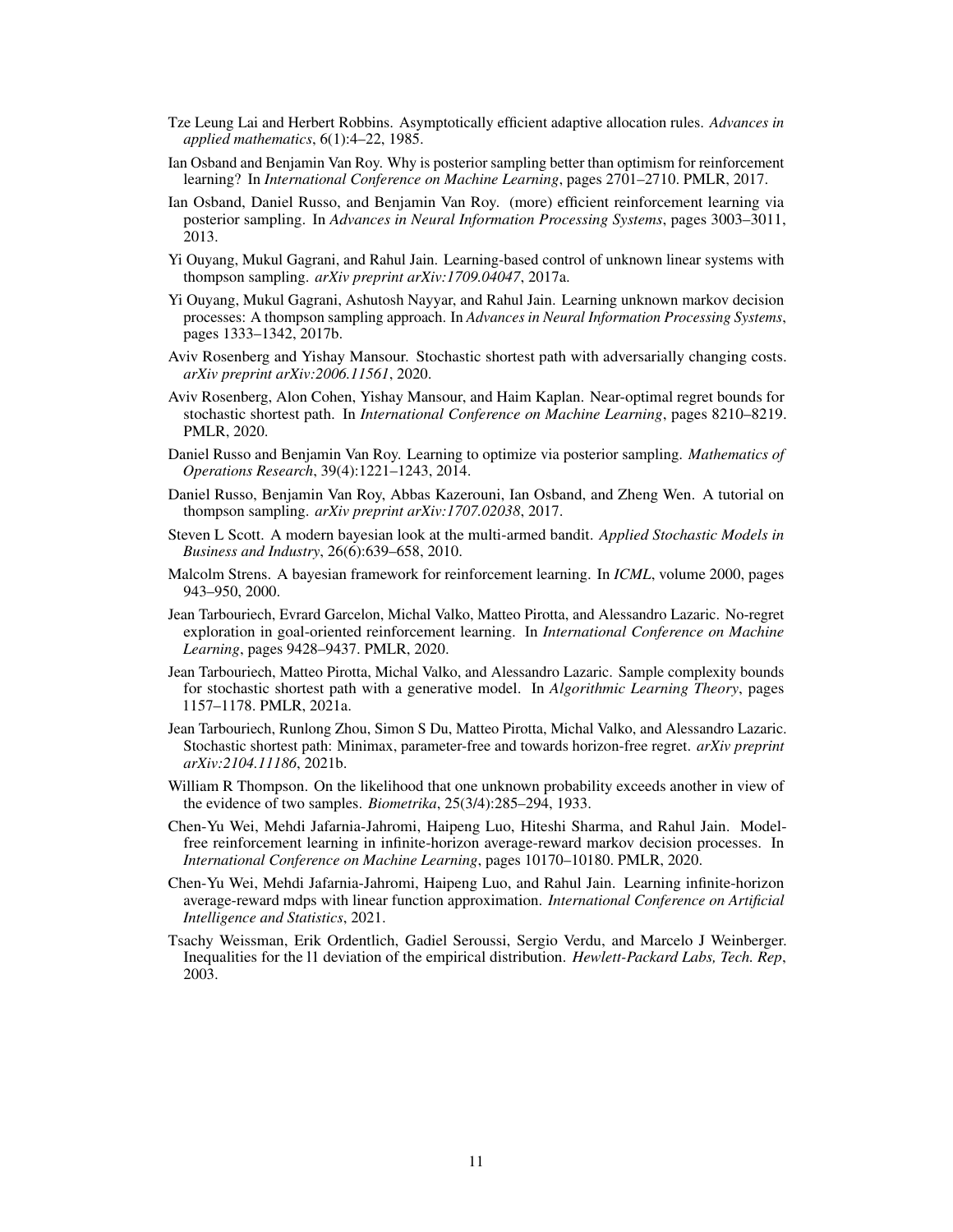# A Proofs

#### A.1 Proof of Lemma [2](#page-5-0)

**Lemma** (restatement of Lemma [2\)](#page-5-0). The number of epochs is bounded as  $L_M \leq \sqrt{2SAK \log T_M} +$  $SA \log T_M$ .

*Proof.* Define macro epoch i with start time  $t_{u_i}$  given by  $t_{u_1} = t_1$ , and

$$
t_{u_{i+1}} = \min \left\{ t_{\ell} > t_{u_i} : n_{t_{\ell}}(s, a) > 2n_{t_{\ell}-1}(s, a) \text{ for some } (s, a) \right\}, \qquad i = 2, 3, \cdots.
$$

A macro epoch starts when the second criterion of determining epoch length triggers. Let  $N_M$  be a random variable denoting the total number of macro epochs by the end of interval  $M$  and define  $u_{N_M+1} := L_M + 1.$ 

Recall that  $K_\ell$  is the number of visits to the goal state in epoch  $\ell$ . Let  $\tilde{K}_i := \sum_{\ell=u_i}^{u_{i+1}-1} K_\ell$  be the number of visits to the goal state in macro epoch  $i$ . By definition of macro epochs, all the epochs within a macro epoch except the last one are triggered by the first criterion, i.e.,  $K_\ell = K_{\ell-1} + 1$  for  $\ell = u_i, \cdots, u_{i+1} - 2$ . Thus,

$$
\tilde{K}_i = \sum_{\ell=u_i}^{u_{i+1}-1} K_\ell = K_{u_{i+1}-1} + \sum_{j=1}^{u_{i+1}-u_i-1} (K_{u_i-1}+j) \ge \sum_{j=1}^{u_{i+1}-u_i-1} j = \frac{(u_{i+1}-u_i-1)(u_{i+1}-u_i)}{2}.
$$

Solving for  $u_{i+1} - u_i$  implies that  $u_{i+1} - u_i \leq 1 + \sqrt{2\tilde{K}_i}$ . We can write

$$
L_M = u_{N_M+1} - 1 = \sum_{i=1}^{N_M} (u_{i+1} - u_i) \le \sum_{i=1}^{N_M} \left( 1 + \sqrt{2\tilde{K}_i} \right) = N_M + \sum_{i=1}^{N_M} \sqrt{2\tilde{K}_i}
$$
  

$$
\le N_M + \sqrt{2N_M \sum_{i=1}^{N_M} \tilde{K}_i} = N_M + \sqrt{2N_M K},
$$

where the second inequality follows from Cauchy-Schwarz. It suffices to show that the number of macro epochs is bounded as  $N_M \leq 1 + SA \log T_M$ . Let  $\mathcal{T}_{s,a}$  be the set of all time steps at which the second criterion is triggered for state-action pair  $(s, a)$ , i.e.,

$$
\mathcal{T}_{s,a} := \{ t_\ell \leq T_M : n_{t_\ell}(s,a) > 2n_{t_{\ell-1}}(s,a) \}.
$$

We claim that  $|\mathcal{T}_{s,a}| \leq \log n_{T_M+1}(s,a)$ . To see this, assume by contradiction that  $|\mathcal{T}_{s,a}| \geq 1 +$  $\log n_{T_M+1}(s, a)$ , then

$$
n_{t_{L_M}}(s, a) = \prod_{t_{\ell} \le T_M, n_{t_{\ell-1}}(s, a) \ge 1} \frac{n_{t_{\ell}}(s, a)}{n_{t_{\ell-1}}(s, a)} \ge \prod_{t_{\ell} \in \mathcal{T}_{s, a}, n_{t_{\ell-1}}(s, a) \ge 1} \frac{n_{t_{\ell}}(s, a)}{n_{t_{\ell-1}}(s, a)}
$$
  
>  $2^{|T_{s, a}|-1} \ge n_{T_M + 1}(s, a),$ 

which is a contradiction. Thus,  $|\mathcal{T}_{s,a}| \leq \log n_{T_M+1}(s,a)$  for all  $(s,a)$ . In the above argument, the first inequality is by the fact that  $n_t(s, a)$  is non-decreasing in t, and the second inequality is by the definition of  $\mathcal{T}_{s,a}$ . Now, we can write

$$
N_M = 1 + \sum_{s,a} |T_{s,a}| \le 1 + \sum_{s,a} \log n_{T_M+1}(s,a)
$$
  

$$
\le 1 + SA \log \frac{\sum_{s,a} n_{T_M+1}(s,a)}{SA} = 1 + SA \log \frac{T_M}{SA} \le SA \log T_M,
$$

where the second inequality follows from Jensen's inequality.

# $\Box$

#### A.2 Proof of Lemma [3](#page-6-0)

**Lemma** (restatement of Lemma [3\)](#page-6-0). The first term  $R_M^1$  is bounded as  $R_M^1 \leq B_{\star} \mathbb{E}[L_M]$ .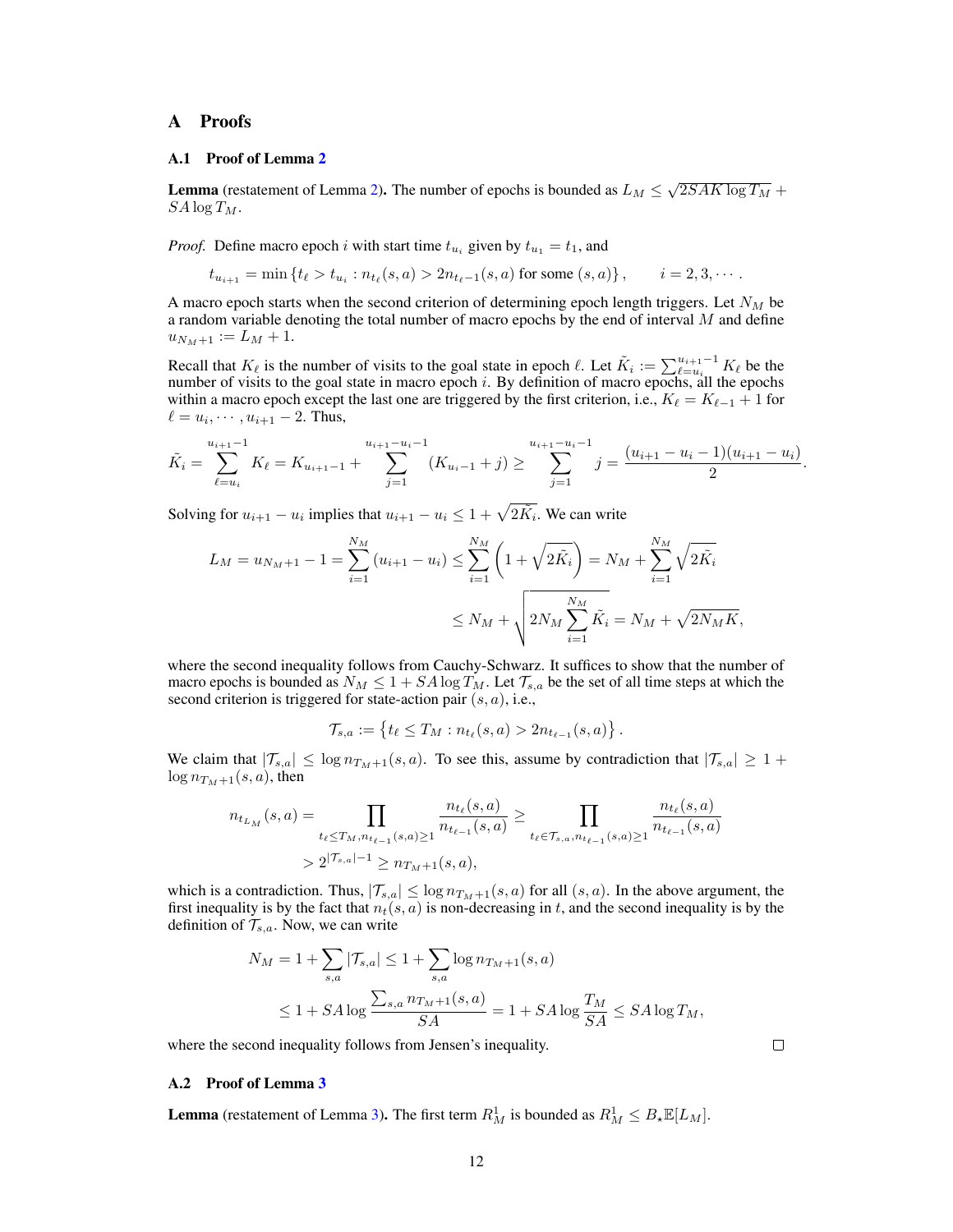*Proof.* Recall

$$
R_M^1 = \mathbb{E}\left[\sum_{\ell=1}^{L_M} \sum_{t=t_\ell}^{t_{\ell+1}-1} \left[ V(s_t; \theta_\ell) - V(s_{t+1}; \theta_\ell) \right] \right]
$$

Observe that the inner sum is a telescopic sum, thus

$$
R_M^1 = \mathbb{E}\left[\sum_{\ell=1}^{L_M} \left[V(s_{t_\ell}; \theta_\ell) - V(s_{t_{\ell+1}}; \theta_\ell)\right]\right] \leq B_\star \mathbb{E}[L_M],
$$

where the inequality is by Assumption [1.](#page-2-0)

A.3 Proof of Lemma [4](#page-6-1)

**Lemma** (restatement of Lemma [4\)](#page-6-1). The second term  $R_M^2$  is bounded as  $R_M^2 \leq B_{\star} \mathbb{E}[L_M]$ .

*Proof.* Recall that  $K_{\ell}$  is the number of times the goal state is reached during epoch  $\ell$ . By definition, the only time steps that  $s'_t \neq s_{t+1}$  is right before reaching the goal. Thus, with  $V(g; \theta_\ell) = 0$ , we can write

$$
R_M^2 = \mathbb{E}\left[\sum_{\ell=1}^{L_M} \sum_{t=t_\ell}^{t_{\ell+1}-1} [V(s_{t+1}; \theta_\ell) - V(s'_t; \theta_\ell)]\right] - K \mathbb{E}\left[V(s_{\text{init}}; \theta_*)\right]
$$
  
\n
$$
= \mathbb{E}\left[\sum_{\ell=1}^{L_M} V(s_{\text{init}}; \theta_\ell) K_\ell\right] - K \mathbb{E}\left[V(s_{\text{init}}; \theta_*)\right]
$$
  
\n
$$
= \sum_{\ell=1}^{\infty} \mathbb{E}\left[\mathbf{1}_{\{m(t_\ell) \le M\}} V(s_{\text{init}}; \theta_\ell) K_\ell\right] - K \mathbb{E}\left[V(s_{\text{init}}; \theta_*)\right],
$$

where the last step is by Monotone Convergence Theorem. Here  $m(t_\ell)$  is the interval at time  $t_\ell$ . Note that from the first stopping criterion of the algorithm we have  $K_\ell \le K_{\ell-1} + 1$  for all  $\ell$ . Thus, each term in the summation can be bounded as

$$
\mathbb{E}\left[\mathbf{1}_{\{m(t_\ell)\leq M\}}V(s_{\text{init}};\theta_\ell)K_\ell\right]\leq \mathbb{E}\left[\mathbf{1}_{\{m(t_\ell)\leq M\}}V(s_{\text{init}};\theta_\ell)(K_{\ell-1}+1)\right].
$$

 $1_{\{m(t_\ell)\leq M\}}(K_{\ell-1} + 1)$  is  $\mathcal{F}_{t_\ell}$  measurable. Therefore, applying the property of posterior sampling (Lemma [1\)](#page-5-2) implies

$$
\mathbb{E}\left[\mathbf{1}_{\{m(t_\ell)\leq M\}}V(s_{\text{init}};\theta_\ell)(K_{\ell-1}+1)\right]=\mathbb{E}\left[\mathbf{1}_{\{m(t_\ell)\leq M\}}V(s_{\text{init}};\theta_*)(K_{\ell-1}+1)\right]
$$

Substituting this into  $R_M^2$ , we obtain

$$
R_M^2 \leq \sum_{\ell=1}^{\infty} \mathbb{E} \left[ \mathbf{1}_{\{m(t_\ell) \leq M\}} V(s_{\text{init}}; \theta_*)(K_{\ell-1} + 1) \right] - K \mathbb{E} \left[ V(s_{\text{init}}; \theta_*) \right]
$$
  
= 
$$
\mathbb{E} \left[ \sum_{\ell=1}^{L_M} V(s_{\text{init}}; \theta_*)(K_{\ell-1} + 1) \right] - K \mathbb{E} \left[ V(s_{\text{init}}; \theta_*) \right]
$$
  
= 
$$
\mathbb{E} \left[ V(s_{\text{init}}; \theta_*) \left( \sum_{\ell=1}^{L_M} K_{\ell-1} - K \right) \right] + \mathbb{E} \left[ V(s_{\text{init}}; \theta_*) L_M \right] \leq B_{\star} \mathbb{E} [L_M].
$$

In the last inequality we have used the fact that  $0 \le V(s_{\text{init}}; \theta_*) \le B_{\star}$  and  $\sum_{\ell=1}^{L_M} K_{\ell-1} \le K$ .  $\Box$ 

#### A.4 Proof of Lemma [5](#page-7-1)

**Lemma** (restatement of Lemma [5\)](#page-7-1). The third term  $R_M^3$  can be bounded as

$$
R_M^3 \leq 288 B_\star S \sqrt{M A \log^2 \frac{SA \mathbb{E}[T_M]}{\delta}} + 1632 B_\star S^2 A \log^2 \frac{SA \mathbb{E}[T_M]}{\delta} + 4SB_\star \delta \mathbb{E}[L_M].
$$

|  | ____ |  |  |
|--|------|--|--|
|  |      |  |  |
|  |      |  |  |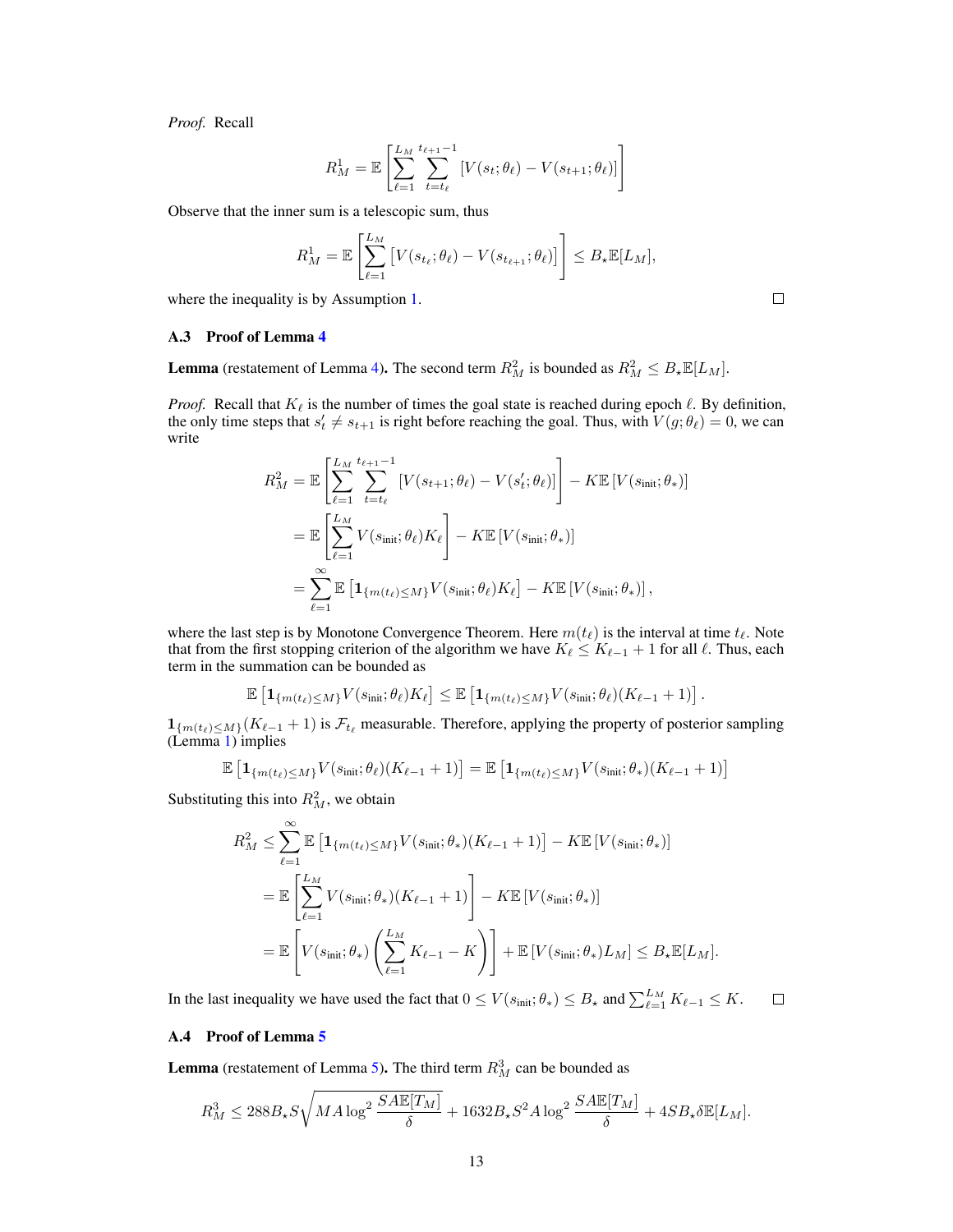*Proof.* With abuse of notation let  $\ell := \ell(t)$  denote the epoch at time t and  $m(t)$  be the interval at time t. We can write

$$
R_M^3 = \mathbb{E}\left[\sum_{t=1}^{T_M} \left[V(s'_t; \theta_\ell) - \sum_{s'} \theta_\ell(s'|s_t, a_t)V(s'; \theta_\ell)\right]\right]
$$
  
\n
$$
= \mathbb{E}\left[\sum_{t=1}^{\infty} \mathbf{1}_{\{m(t) \le M\}} \left[V(s'_t; \theta_\ell) - \sum_{s'} \theta_\ell(s'|s_t, a_t)V(s'; \theta_\ell)\right]\right]
$$
  
\n
$$
= \sum_{t=1}^{\infty} \mathbb{E}\left[\mathbf{1}_{\{m(t) \le M\}} \mathbb{E}\left[V(s'_t; \theta_\ell) - \sum_{s'} \theta_\ell(s'|s_t, a_t)V(s'; \theta_\ell)\Big| \mathcal{F}_t, \theta_*, \theta_\ell\right]\right].
$$

The last equality follows from Dominated Convergence Theorem, tower property of conditional expectation, and that  $1_{\{m(t)\leq M\}}$  is measurable with respect to  $\mathcal{F}_t$ . Note that conditioned on  $\mathcal{F}_t$ ,  $\theta_*$  and  $\theta_\ell$ , the only random variable in the inner expectation is  $s'_t$ . Thus,  $\mathbb{E}[V(s'_t; \theta_\ell)|\mathcal{F}_t, \theta_*, \theta_\ell] =$  $\sum_{s'} \theta_* (s'|s_t, a_t) V(s'; \theta_\ell)$ . Using Dominated Convergence Theorem again implies that

$$
R_M^3 = \mathbb{E}\left[\sum_{t=1}^{T_M} \sum_{s' \in \mathcal{S}^+} \left[\theta_*(s'|s_t, a_t) - \theta_\ell(s'|s_t, a_t)\right] V(s'; \theta_\ell)\right]
$$
  
= 
$$
\mathbb{E}\left[\sum_{t=1}^{T_M} \sum_{s' \in \mathcal{S}^+} \left[\theta_*(s'|s_t, a_t) - \theta_\ell(s'|s_t, a_t)\right] \left(V(s'; \theta_\ell) - \sum_{s'' \in \mathcal{S}^+} \theta_*(s''|s_t, a_t) V(s''; \theta_\ell)\right)\right], (7)
$$

where the last equality is due to the fact that  $\theta_*(\cdot|s_t, a_t)$  and  $\theta_\ell(\cdot|s_t, a_t)$  are probability distributions and that  $\sum_{s'' \in \mathcal{S}^+} \theta_*(s'' | s_t, a_t) V(s''; \theta_\ell)$  is independent of s'.

Recall the Bernstein confidence set  $B_\ell(s, a)$  defined in [\(5\)](#page-6-2) and let  $\Omega_{s,a}^\ell$  be the event that both  $\theta_*(\cdot|s, a)$ and  $\theta_\ell(\cdot|s, a)$  are in  $B_\ell(s, a)$ . If  $\Omega_{s, a}^{\ell}$  holds, then the difference between  $\theta_*(\cdot|s, a)$  and  $\theta_\ell(\cdot|s, a)$  can be bounded by the following lemma.

<span id="page-13-1"></span>**Lemma A.1.** Denote 
$$
A_{\ell}(s, a) = \frac{\log(SAn_{\ell}^{+}(s, a)/\delta)}{n_{\ell}^{+}(s, a)}
$$
. If  $\Omega_{s,a}^{\ell}$  holds, then  

$$
|\theta_{*}(s'|s, a) - \theta_{\ell}(s'|s, a)| \le 8\sqrt{\theta_{*}(s'|s, a)A_{\ell}(s, a)} + 136A_{\ell}(s, a).
$$

*Proof.* Since  $\Omega_{s,a}^{\ell}$  holds, by [\(5\)](#page-6-2) we have that

$$
\widehat{\theta}_{\ell}(s'|s,a) - \theta_*(s'|s,a) \le 4\sqrt{\widehat{\theta}_{\ell}(s'|s,a)A_{\ell}(s,a)} + 28A_{\ell}(s,a).
$$

Using the primary inequality that  $x^2 \le ax + b$  implies  $x \le a + \sqrt{b}$  $\overline{b}$  with  $x = \sqrt{\widehat{\theta}_{\ell}(s'|s, a)},$  $a = 4\sqrt{A_{\ell}(s, a)}$ , and  $b = \theta_*(s'|s, a) + 28A_{\ell}(s, a)$ , we obtain

$$
\sqrt{\widehat{\theta}_{\ell}(s'|s,a)} \le 4\sqrt{A_{\ell}(s,a)} + \sqrt{\theta_{*}(s'|s,a) + 28A_{\ell}(s,a)} \le \sqrt{\theta_{*}(s'|s,a)} + 10\sqrt{A_{\ell}(s,a)},
$$

where the last inequality is by sub-linearity of the square root. Substituting this bound into [\(5\)](#page-6-2) yields

$$
|\theta_*(s'|s,a) - \widehat{\theta}_{\ell}(s'|s,a)| \le 4\sqrt{\theta_*(s'|s,a)A_{\ell}(s,a)} + 68A_{\ell}(s,a).
$$

Similarly,

$$
|\theta_{\ell}(s'|s,a) - \widehat{\theta}_{\ell}(s'|s,a)| \le 4\sqrt{\theta_*(s'|s,a)A_{\ell}(s,a)} + 68A_{\ell}(s,a).
$$

Using the triangle inequality completes the proof.

Note that if either of  $\theta_*(\cdot|s_t, a_t)$  or  $\theta_\ell(\cdot|s_t, a_t)$  is not in  $B_\ell(s_t, a_t)$ , then the inner term of [\(7\)](#page-13-0) can be bounded by  $2SB_{\star}$  (note that  $|S^+| \leq 2S$  and  $V(\cdot; \theta_\ell) \leq B_{\star}$ ). Thus, applying Lemma [A.1](#page-13-1) implies

<span id="page-13-0"></span> $\Box$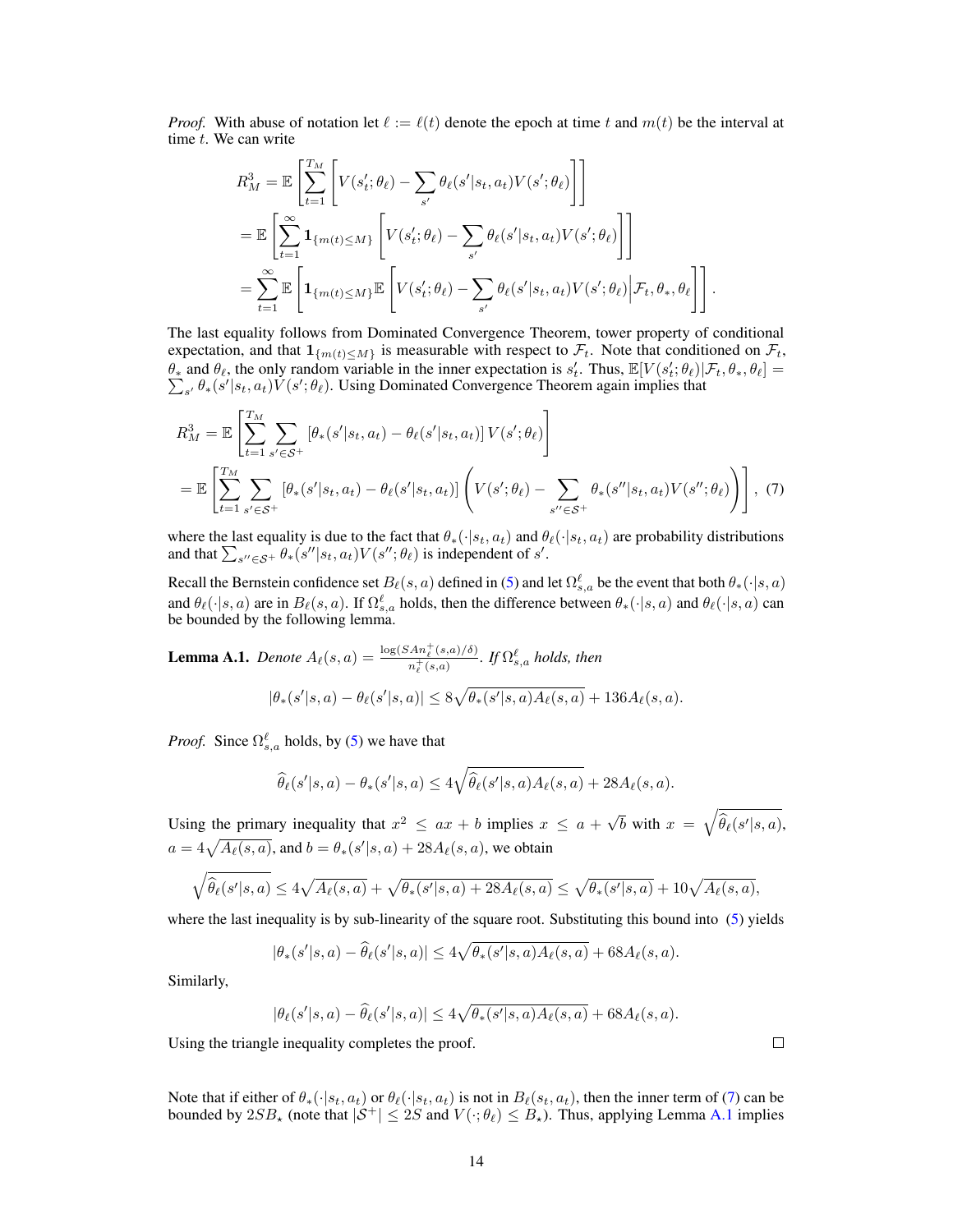that

$$
\sum_{s' \in S^{+}} [\theta_{*}(s'|s_{t}, a_{t}) - \theta_{\ell}(s'|s_{t}, a_{t})] \left( V(s';\theta_{\ell}) - \sum_{s'' \in S^{+}} \theta_{*}(s''|s_{t}, a_{t}) V(s'';\theta_{\ell}) \right)
$$
\n
$$
\leq 8 \sum_{s' \in S^{+}} \sqrt{A_{\ell}(s_{t}, a_{t}) \theta_{*}(s'|s_{t}, a_{t}) \left( V(s';\theta_{\ell}) - \sum_{s'' \in S^{+}} \theta_{*}(s''|s_{t}, a_{t}) V(s'';\theta_{\ell}) \right)^{2} \mathbf{1}_{\Omega_{s_{t}, a_{t}}^{\ell}}
$$
\n
$$
+ 136 \sum_{s' \in S^{+}} A_{\ell}(s_{t}, a_{t}) \left| V(s';\theta_{\ell}) - \sum_{s'' \in S^{+}} \theta_{*}(s''|s_{t}, a_{t}) V(s'';\theta_{\ell}) \right| \mathbf{1}_{\Omega_{s_{t}, a_{t}}^{\ell}}
$$
\n
$$
+ 2SB_{\star} \left( \mathbf{1}_{\{\theta_{*}(\cdot|s_{t}, a_{t}) \notin B_{\ell}(s_{t}, a_{t})\}} + \mathbf{1}_{\{\theta_{\ell}(\cdot|s_{t}, a_{t}) \notin B_{\ell}(s_{t}, a_{t})\}} \right)
$$
\n
$$
\leq 16 \sqrt{SA_{\ell}(s_{t}, a_{t})} \mathbb{V}_{\ell}(s_{t}, a_{t}) \mathbf{1}_{\Omega_{s_{t}, a_{t}}^{\ell}} + 272SB_{\star}A_{\ell}(s_{t}, a_{t}) \mathbf{1}_{\Omega_{s_{t}, a_{t}}^{\ell}}
$$
\n
$$
+ 2SB_{\star} \left( \mathbf{1}_{\{\theta_{*}(\cdot|s_{t}, a_{t}) \notin B_{\ell}(s_{t}, a_{t})\}} + \mathbf{1}_{\{\theta_{\ell}(\cdot|s_{t}, a_{t}) \notin B_{\ell}(s_{t}, a_{t})\}} \right).
$$

where  $A_{\ell}(s, a) = \frac{\log(SAn_{\ell}^{+}(s, a)/\delta)}{n^{+}(s, a)}$  $\frac{An_\ell^-(s,a)/\delta)}{an_\ell^+(s,a)}$  and  $\mathbb{V}_\ell(s,a)$  is defined in [\(6\)](#page-7-2). Here the last inequality follows from Cauchy-Schwarz,  $|\mathcal{S}^+| \le 2S$ ,  $V(\cdot; \theta_\ell) \le B_\star$  and the definition of  $\mathbb{V}_\ell$ . Substituting this into [\(7\)](#page-13-0) yields

$$
R_M^3 \le 16\sqrt{S}\mathbb{E}\left[\sum_{t=1}^{T_M} \sqrt{A_\ell(s_t, a_t)} \mathbb{V}_\ell(s_t, a_t) \mathbf{1}_{\Omega_{s_t, a_t}^\ell}\right]
$$
(8)

<span id="page-14-4"></span>
$$
+ 272SB_{\star} \mathbb{E}\left[\sum_{t=1}^{T_M} A_{\ell}(s_t, a_t) \mathbf{1}_{\Omega_{s_t, a_t}^{\ell}}\right]
$$
\n
$$
(9)
$$

<span id="page-14-2"></span><span id="page-14-1"></span>
$$
+ 2SB_*\mathbb{E}\left[\sum_{t=1}^{T_M} \left(\mathbf{1}_{\{\theta_*(\cdot|s_t,a_t)\notin B_\ell(s_t,a_t)\}} + \mathbf{1}_{\{\theta_\ell(\cdot|s_t,a_t)\notin B_\ell(s_t,a_t)\}}\right)\right].
$$
 (10)

The inner sum in [\(9\)](#page-14-1) is bounded by  $6SA \log^2(SAT_M/\delta)$  (see Lemma [A.4\)](#page-16-2). To bound [\(10\)](#page-14-2), we first show that  $B_{\ell}(s, a)$  contains the true transition probability  $\theta_*(\cdot|s, a)$  with high probability:

<span id="page-14-0"></span>**Lemma A.2.** *For any epoch*  $\ell$  *and any state-action pair*  $(s, a) \in S \times A$ ,  $\theta_*(\cdot | s, a) \in B_{\ell}(s, a)$  *with probability at least*  $1 - \frac{\delta}{2SAn_{\ell}^+(s,a)}$ .

*Proof.* Fix  $(s, a, s') \in S \times A \times S^+$  and  $0 < \delta' < 1$  (to be chosen later). Let  $(Z_i)_{i=1}^{\infty}$  be a sequence of random variables drawn from the probability distribution  $\theta_*(\cdot|s, a)$ . Apply Lemma [A.3](#page-14-3) below with  $X_i = \mathbf{1}_{\{Z_i = s'\}}$  and  $\delta_t = \frac{\delta'}{4St^2}$  to a prefix of length t of the sequence  $(X_i)_{i=1}^{\infty}$ , and apply union bound over all t and  $s'$  to obtain

$$
\left|\hat{\theta}_{\ell}(s'|s,a) - \theta_*(s'|s,a)\right| \leq 2\sqrt{\frac{\hat{\theta}_{\ell}(s'|s,a)\log\frac{8Sn_{\ell}^{+2}(s,a)}{\delta'}}{n_{\ell}^+(s,a)}} + 7\log\frac{8Sn_{\ell}^{+2}(s,a)}{\delta'}
$$

with probability at least  $1 - \delta'/2$  for all  $s' \in S^+$  and  $\ell \ge 1$ , simultaneously. Choose  $\delta' =$  $\delta/SAn_{\ell}^{+}(s, a)$  and use  $S \geq 2, A \geq 2$  to complete the proof.  $\Box$ 

<span id="page-14-3"></span>**Lemma A.3** (Theorem D.3 (Anytime Bernstein) of [Rosenberg et al.](#page-10-4) [\[2020\]](#page-10-4)). *Let*  $(X_n)_{n=1}^{\infty}$  *be a sequence of independent and identically distributed random variables with expectation* µ*. Suppose that*  $0 \le X_n \le B$  *almost surely. Then with probability at least*  $1 - \delta$ *, the following holds for all*  $n \geq 1$  *simultaneously:* 

$$
\left|\sum_{i=1}^{n} (X_i - \mu)\right| \le 2\sqrt{B\sum_{i=1}^{n} X_i \log \frac{2n}{\delta}} + 7B\log \frac{2n}{\delta}.
$$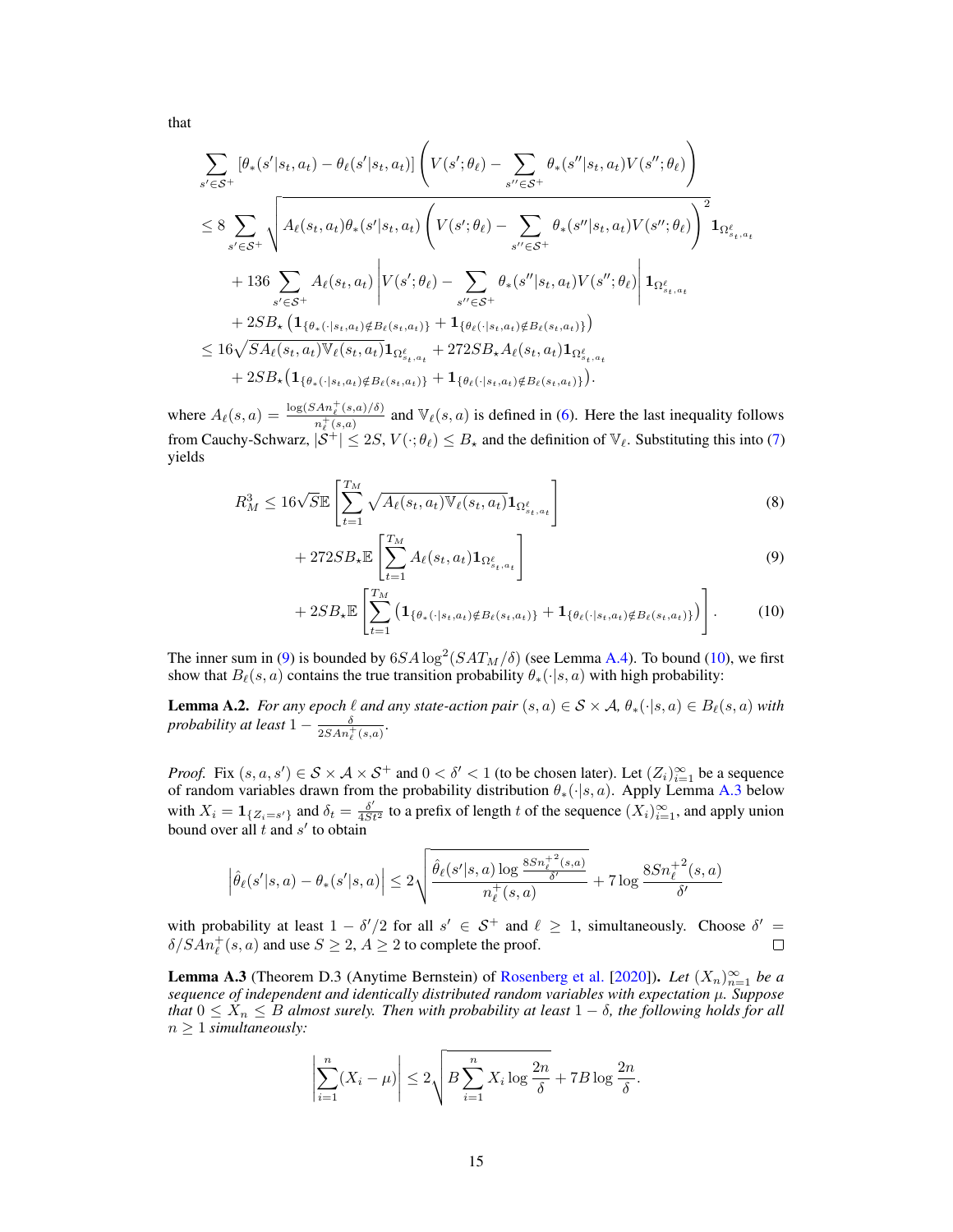Now, by rewriting the sum in  $(10)$  over epochs, we have

$$
\mathbb{E}\left[\sum_{t=1}^{T_{M}}\left(\mathbf{1}_{\{\theta_{*}(\cdot|s_{t},a_{t})\notin B_{\ell}(s_{t},a_{t})\}}+\mathbf{1}_{\{\theta_{\ell}(\cdot|s_{t},a_{t})\notin B_{\ell}(s_{t},a_{t})\}}\right)\right]
$$
\n
$$
=\mathbb{E}\left[\sum_{\ell=1}^{L_{M}}\sum_{t=t_{\ell}}^{t_{\ell+1}-1}\left(\mathbf{1}_{\{\theta_{*}(\cdot|s_{t},a_{t})\notin B_{\ell}(s_{t},a_{t})\}}+\mathbf{1}_{\{\theta_{\ell}(\cdot|s_{t},a_{t})\notin B_{\ell}(s_{t},a_{t})\}}\right)\right]
$$
\n
$$
=\sum_{s,a}\mathbb{E}\left[\sum_{\ell=1}^{L_{M}}\sum_{t=t_{\ell}}^{t_{\ell+1}-1}\mathbf{1}_{\{s_{t}=s,a_{t}=a\}}\left(\mathbf{1}_{\{\theta_{*}(\cdot|s,a)\notin B_{\ell}(s,a)\}}+\mathbf{1}_{\{\theta_{\ell}(\cdot|s,a)\notin B_{\ell}(s,a)\}}\right)\right]
$$
\n
$$
=\sum_{s,a}\mathbb{E}\left[\sum_{\ell=1}^{L_{M}}\left(n_{t_{\ell+1}}(s,a)-n_{t_{\ell}}(s,a)\right)\left(\mathbf{1}_{\{\theta_{*}(\cdot|s,a)\notin B_{\ell}(s,a)\}}+\mathbf{1}_{\{\theta_{\ell}(\cdot|s,a)\notin B_{\ell}(s,a)\}}\right)\right].
$$

Note that  $n_{t_{\ell+1}}(s, a) - n_{t_\ell}(s, a) \leq n_{t_\ell}(s, a) + 1$  by the second stopping criterion. Moreover, observe that  $B_{\ell}(s, a)$  is  $\mathcal{F}_{t_{\ell}}$  measurable. Thus, it follows from the property of posterior sampling (Lemma [1\)](#page-5-2) that  $\mathbb{E}[i_{\{\theta_\ell(\cdot|s,a)\notin B_\ell(s,a)\}}|\mathcal{F}_{t_\ell}] = \mathbb{E}[i_{\{\theta_*(\cdot|s,a)\notin B_\ell(s,a)\}}|\mathcal{F}_{t_\ell}] = \mathbb{P}(\theta_*(\cdot|s,a) \notin B_\ell(s,a)|\mathcal{F}_{t_\ell}) \le$  $\delta/(2SAn_{\ell}^{+}(s, a))$ , where the inequality is by Lemma [A.2.](#page-14-0) Using Monotone Convergence Theorem and that  $\mathbf{1}_{\{m(t_\ell) \leq M\}}$  is  $\mathcal{F}_{t_\ell}$  measurable, we can write

$$
\sum_{s,a} \mathbb{E} \left[ \sum_{\ell=1}^{L_M} \left( n_{t_{\ell+1}}(s,a) - n_{t_{\ell}}(s,a) \right) \left( \mathbf{1}_{\{\theta_*(\cdot|s,a)\notin B_{\ell}(s,a)\}} + \mathbf{1}_{\{\theta_{\ell}(\cdot|s,a)\notin B_{\ell}(s,a)\}} \right) \right]
$$
\n
$$
\leq \sum_{s,a} \sum_{\ell=1}^{\infty} \mathbb{E} \left[ \mathbf{1}_{\{m(t_{\ell}) \leq M\}} \left( n_{t_{\ell}}(s,a) + 1 \right) \mathbb{E} \left[ \mathbf{1}_{\{\theta_*(\cdot|s,a)\notin B_{\ell}(s,a)\}} + \mathbf{1}_{\{\theta_{\ell}(\cdot|s,a)\notin B_{\ell}(s,a)\}} \right] \mathcal{F}_{t_{\ell}} \right]
$$
\n
$$
\leq \sum_{s,a} \sum_{\ell=1}^{\infty} \mathbb{E} \left[ \mathbf{1}_{\{m(t_{\ell}) \leq M\}} \left( n_{t_{\ell}}(s,a) + 1 \right) \frac{\delta}{S A n_{\ell}^+(s,a)} \right]
$$
\n
$$
\leq 2\delta \mathbb{E}[L_M],
$$

where the last inequality is by  $n_{t_\ell}(s, a) + 1 \leq 2n_\ell^+(s, a)$  and Monotone Convergence Theorem.

We proceed by bounding [\(8\)](#page-14-4). Denote by  $t_m$  the start time of interval m, define  $t_{M+1} := T_M + 1$ , and rewrite the sum in [\(8\)](#page-14-4) over intervals to get

$$
\mathbb{E}\left[\sum_{t=1}^{T_M} \sqrt{A_{\ell}(s_t, a_t)} \mathbb{V}_{\ell}(s_t, a_t) \mathbf{1}_{\Omega_{s_t, a_t}^{\ell}}\right] = \sum_{m=1}^{M} \mathbb{E}\left[\sum_{t=t_m}^{t_{m+1}-1} \sqrt{A_{\ell}(s_t, a_t)} \mathbb{V}_{\ell}(s_t, a_t) \mathbf{1}_{\Omega_{s_t, a_t}^{\ell}}\right]
$$

Applying Cauchy-Schwarz twice on the inner expectation implies

$$
\mathbb{E}\left[\sum_{t=t_m}^{t_{m+1}-1} \sqrt{A_{\ell}(s_t, a_t)\mathbb{V}_{\ell}(s_t, a_t)} \mathbf{1}_{\Omega_{s_t, a_t}^{\ell}}\right]
$$
\n
$$
\leq \mathbb{E}\left[\sqrt{\sum_{t=t_m}^{t_{m+1}-1} A_{\ell}(s_t, a_t)} \cdot \sqrt{\sum_{t=t_m}^{t_{m+1}-1} \mathbb{V}_{\ell}(s_t, a_t)} \mathbf{1}_{\Omega_{s_t, a_t}^{\ell}}\right]
$$
\n
$$
\leq \sqrt{\mathbb{E}\left[\sum_{t=t_m}^{t_{m+1}-1} A_{\ell}(s_t, a_t)\right]} \cdot \sqrt{\mathbb{E}\left[\sum_{t=t_m}^{t_{m+1}-1} \mathbb{V}_{\ell}(s_t, a_t) \mathbf{1}_{\Omega_{s_t, a_t}^{\ell}}\right]}
$$
\n
$$
\leq 7B_{\star}\sqrt{\mathbb{E}\left[\sum_{t=t_m}^{t_{m+1}-1} A_{\ell}(s_t, a_t)\right]},
$$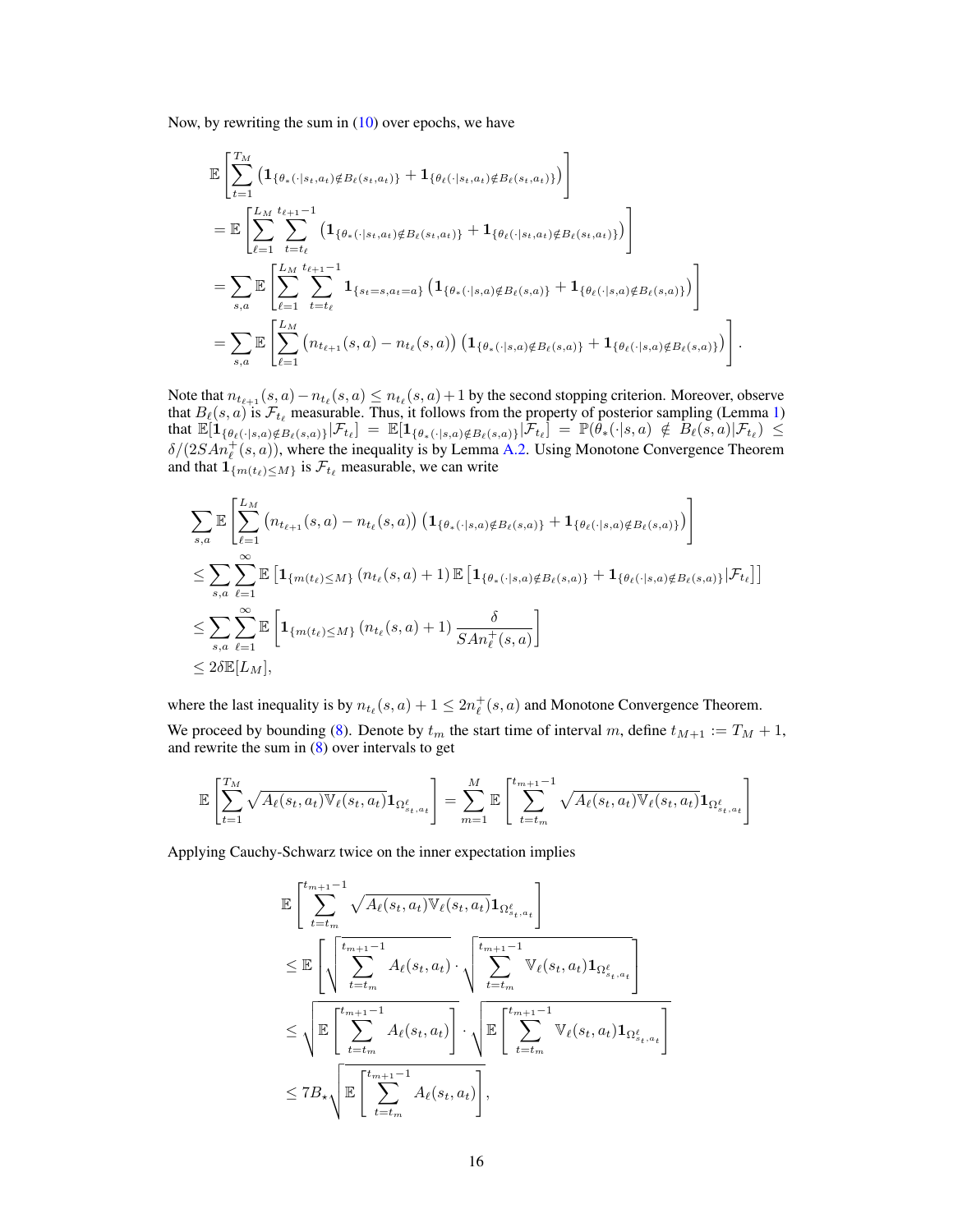where the last inequality is by Lemma [A.5.](#page-16-1) Summing over  $M$  intervals and applying Cauchy-Schwarz, we get

$$
\sum_{m=1}^{M} \mathbb{E}\left[\sum_{t=t_m}^{t_{m+1}-1} \sqrt{A_{\ell}(s_t, a_t) \mathbb{V}_{\ell}(s_t, a_t)} \mathbf{1}_{\Omega_{s_t, a_t}^{\ell}}\right] \leq 7B_{\star} \sum_{m=1}^{M} \sqrt{\mathbb{E}\left[\sum_{t=t_m}^{t_{m+1}-1} A_{\ell}(s_t, a_t)\right]}
$$
\n
$$
\leq 7B_{\star} \sqrt{M \sum_{m=1}^{M} \mathbb{E}\left[\sum_{t=t_m}^{t_{m+1}-1} A_{\ell}(s_t, a_t)\right]}
$$
\n
$$
= 7B_{\star} \sqrt{M \mathbb{E}\left[\sum_{t=1}^{T_M} A_{\ell}(s_t, a_t)\right]}
$$
\n
$$
\leq 18B_{\star} \sqrt{MSA \mathbb{E}\left[\log^2 \frac{SAT_M}{\delta}\right]},
$$

where the last inequality follows from Lemma [A.4.](#page-16-2) Substituting these bounds in  $(8)$ ,  $(9)$ ,  $(10)$ , concavity of  $\log^2 x$  for  $x \geq 3$ , and applying Jensen's inequality completes the proof.

<span id="page-16-2"></span>**Lemma A.4.**  $\sum_{t=1}^{T_M} A_\ell(s_t, a_t) \leq 6SA \log^2(SAT_M/\delta).$ 

*Proof.* Recall  $A_\ell(s, a) = \frac{\log(SAn_\ell^+(s, a)/\delta)}{n + (s, a)}$  $\frac{An_{\ell}(s,a)/\delta)}{n_{\ell}^+(s,a)}$ . Denote by  $L := \log(SAT_M/\delta)$ , an upper bound on the numerator of  $A_{\ell}(s_t, a_t)$ . we have

$$
\sum_{t=1}^{T_M} A_{\ell}(s_t, a_t) \le \sum_{t=1}^{T_M} \frac{L}{n_{\ell}^+(s_t, a_t)} = L \sum_{s,a} \sum_{t=1}^{T_M} \frac{\mathbf{1}_{\{s_t = s, a_t = a\}}}{n_{\ell}^+(s, a)}
$$
\n
$$
\le 2L \sum_{s,a} \sum_{t=1}^{T_M} \frac{\mathbf{1}_{\{s_t = s, a_t = a\}}}{n_{\ell}^+(s, a)} = 2L \sum_{s,a} \mathbf{1}_{\{n_{T_M+1}(s,a) > 0\}} + 2L \sum_{s,a} \sum_{j=1}^{n_{T_M+1}(s,a)-1} \frac{1}{j}
$$
\n
$$
\le 2LSA + 2L \sum_{s,a} (1 + \log n_{T_M+1}(s, a))
$$
\n
$$
\le 4LSA + 2LSA \log T_M \le 6LSA \log T_M.
$$

Here the second inequality is by  $n_{\ell}^{+}(s, a) \ge 0.5n_{t}^{+}(s, a)$  (the second criterion in determining the epoch length), the third inequality is by  $\sum_{x=1}^{n} 1/x \le 1 + \log n$ , and the fourth inequality is by  $n_{T_M+1}(s, a) \le T_M$ . The proof is complete by noting that  $\log T_M \le L$ .

<span id="page-16-1"></span>**Lemma A.5.** *For any interval m,*  $\mathbb{E}[\sum_{t=t_m}^{t_{m+1}-1} \mathbb{V}_{\ell}(s_t, a_t) \mathbf{1}_{\Omega^{\ell}}] \leq 44B_\star^2$ .

*Proof.* To proceed with the proof, we need the following two technical lemmas.

<span id="page-16-0"></span>**Lemma A.6.** *Let*  $(s, a)$  *be a known state-action pair and m be an interval. If*  $\Omega_{s,a}^{\ell}$  *holds, then for any state*  $s' \in S^+$ ,

$$
|\theta_*(s'|s,a) - \theta_\ell(s'|s,a)| \leq \frac{1}{8}\sqrt{\frac{c_{\min}\theta_*(s'|s,a)}{SB_\star}} + \frac{c_{\min}}{4SB_\star}.
$$

*Proof.* From Lemma [A.1,](#page-13-1) we know that if  $\Omega_{s,a}^{\ell}$  holds, then

$$
|\theta_*(s'|s, a) - \theta_\ell(s'|s, a)| \le 8\sqrt{\theta_*(s'|s, a)A_\ell(s, a)} + 136A_\ell(s, a),
$$

with  $A_{\ell}(s, a) = \frac{\log(SAn_{\ell}^{+}(s, a)/\delta)}{n^{+}(s, a)}$  $\frac{An_{\ell}(s,a)/\delta}{n_{\ell}^+(s,a)}$ . The proof is complete by noting that  $\log(x)/x$  is decreasing, and that  $n_{\ell}^+(s, a) \ge \alpha \cdot \frac{B_{\star} S}{c_{\min}} \log \frac{B_{\star} S A}{\delta c_{\min}}$  for some large enough constant  $\alpha$  since  $(s, a)$  is known.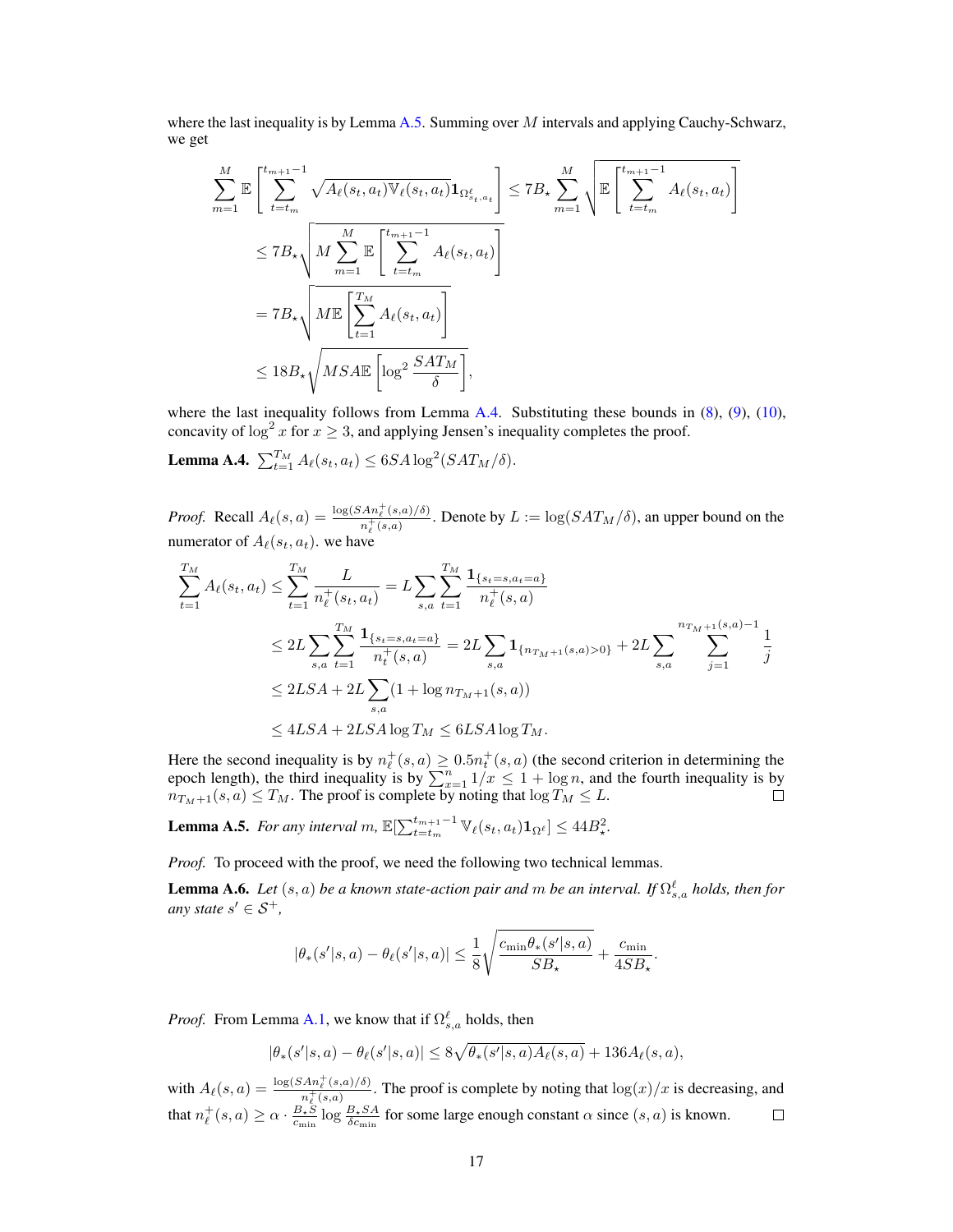<span id="page-17-0"></span>**Lemma A.7** (Lemma B.15. of [Rosenberg et al.](#page-10-4) [\[2020\]](#page-10-4)). *Let*  $(X_t)_{t=1}^{\infty}$  *be a martingale difference sequence adapted to the filtration*  $(\mathcal{F}_t)_{t=0}^{\infty}$ . Let  $Y_n = (\sum_{t=1}^n X_t)^2 - \sum_{t=1}^n \mathbb{E}[X_t^2 | \mathcal{F}_{t-1}]$ . Then  $(Y_n)_{n=0}^\infty$  *is a martingale, and in particular if*  $\tau$  *is a stopping time such that*  $\tau \le c$  *almost surely, then*  $\mathbb{E}[Y_\tau] = 0.$ 

By the definition of the intervals, all the state-action pairs within an interval except possibly the first one are known. Therefore, we bound

$$
\mathbb{E}\left[\sum_{t=t_m}^{t_{m+1}-1} \mathbb{V}_{\ell}(s_t, a_t) \mathbf{1}_{\Omega_{s_t, a_t}^{\ell}} \bigg| \mathcal{F}_{t_m}\right] = \mathbb{E}\left[\mathbb{V}_{\ell}(s_{t_m}, a_{t_m}) \mathbf{1}_{\Omega_{s_t, a_t}^{\ell}} \big| \mathcal{F}_{t_m}\right] + \mathbb{E}\left[\sum_{t=t_m+1}^{t_{m+1}-1} \mathbb{V}_{\ell}(s_t, a_t) \mathbf{1}_{\Omega_{s_t, a_t}^{\ell}} \big| \mathcal{F}_{t_m}\right]
$$

<span id="page-17-4"></span><span id="page-17-3"></span><span id="page-17-2"></span><span id="page-17-1"></span>.

The first summand is upper bounded by  $B^2$ . To bound the second term, define  $Z^t_\ell := [V(s'_t; \theta_\ell) -$ The first summand is upper bounded by  $D_x$ . To bound the second term, define  $Z_\ell := [V(s_\ell; \sigma_\ell) - \sum_{s' \in S} \theta_* (s'|s_\ell, a_t) V(s'; \theta_\ell)] \mathbf{1}_{\Omega^{\ell}_{s_\ell, a_t}}$ . Conditioned on  $\mathcal{F}_{t_m}, \theta_*$  and  $\theta_\ell, (Z^{\ell}_{\ell})_{t \geq t_m}$  constitutes a ma gale difference sequence with respect to the filtration  $(\mathcal{F}_{t+1}^m)_{t\geq t_m}$ , where  $\mathcal{F}_t^m$  is the sigma algebra generated by  $\{(s_{t_m}, a_{t_m}), \cdots, (s_t, a_t)\}\$ . Moreover,  $t_{m+1} - \overline{1}$  is a stopping time with respect to  $(\mathcal{F}_{t+1}^m)_{t\geq t_m}$  and is bounded by  $t_m + 2B_\star/c_{\text{min}}$ . Therefore, Lemma [A.7](#page-17-0) implies that

$$
\mathbb{E}\left[\sum_{t=t_m+1}^{t_{m+1}-1} \mathbb{V}_{\ell}(s_t, a_t) \mathbf{1}_{\Omega_{s_t, a_t}^{\ell}} \Big| \mathcal{F}_{t_m}, \theta_*, \theta_{\ell}\right] = \mathbb{E}\left[\left(\sum_{t=t_m+1}^{t_{m+1}-1} Z_{\ell}^{t} \mathbf{1}_{\Omega_{s_t, a_t}^{\ell}}\right)^2 \Big| \mathcal{F}_{t_m}, \theta_*, \theta_{\ell}\right].
$$
 (11)

We proceed by bounding  $\sum_{t=t_m+1}^{t_{m+1}-1} Z_{\ell}^{t} \mathbf{1}_{\Omega_{s_t,a_t}^{\ell}}$  in terms of  $\sum_{t=t_m+1}^{t_{m+1}-1} \mathbb{V}_{\ell}(s_t, a_t) \mathbf{1}_{\Omega_{s_t,a_t}^{\ell}}$  and combine with the left hand side to complete the proof. We have

$$
\begin{aligned}\n\left| \sum_{t=t_{m}+1}^{t_{m+1}-1} Z_{\ell}^{t} \mathbf{1}_{\Omega_{s_{t},a_{t}}^{\ell}} \right| &= \left| \sum_{t=t_{m}+1}^{t_{m+1}-1} \left[ V(s_{t}^{\prime}; \theta_{\ell}) - \sum_{s^{\prime} \in \mathcal{S}} \theta_{*}(s^{\prime} | s_{t}, a_{t}) V(s^{\prime}; \theta_{\ell}) \right] \mathbf{1}_{\Omega_{s_{t},a_{t}}^{\ell}} \right| \\
&\leq \left| \sum_{t=t_{m}+1}^{t_{m+1}-1} \left[ V(s_{t}^{\prime}; \theta_{\ell}) - V(s_{t}; \theta_{\ell}) \right] \right|\n\end{aligned} \tag{12}
$$

$$
+ \left| \sum_{t=t_m+1}^{t_{m+1}-1} \left[ V(s_t; \theta_\ell) - \sum_{s' \in \mathcal{S}} \theta_\ell(s'|s_t, a_t) V(s'; \theta_\ell) \right] \right| \tag{13}
$$

$$
+\left|\sum_{t=t_{m}+1}^{t_{m+1}-1} \sum_{s' \in \mathcal{S}^{+}} \left[\theta_{\ell}(s'|s_{t}, a_{t}) - \theta_{*}(s'|s_{t}, a_{t})\right] \left(V(s';\theta_{\ell}) - \sum_{s'' \in \mathcal{S}^{+}} \theta_{*}(s''|s_{t}, a_{t}) V(s'';\theta_{\ell})\right) \mathbf{1}_{\Omega_{s_{t}, a_{t}}^{\ell}}\right|.
$$
\n(14)

where [\(14\)](#page-17-1) is by the fact that  $\theta_{\ell}(\cdot|s_t, a_t), \theta_*(\cdot|s_t, a_t)$  are probability distributions and  $\sum_{s'' \in S^+} \theta_*(s''|s_t, a_t) V(s''; \theta_\ell)$  is independent of s' and  $V(g; \theta_\ell) = 0$ . [\(12\)](#page-17-2) is a telescopic sum (recall that  $s_{t+1} = s'_t$  if  $s'_t \neq g$ ) and is bounded by  $B_{\star}$ . It follows from the Bellman equation that [\(13\)](#page-17-3) is equal to  $\sum_{t=t_m+1}^{t_{m+1}-1} c(s_t, a_t)$ . By definition, the interval ends as soon as the cost accumulates to  $B_{\star}$  during the interval. Moreover, since  $V(\cdot;\theta_{\ell}) \leq B_{\star}$ , the algorithm does not choose an action with instantaneous cost more than  $B_{\star}$ . This implies that  $\sum_{t=t_m+1}^{t_{m+1}-1} c(s_t, a_t) \leq 2B_{\star}$ . To bound [\(14\)](#page-17-1) we use the Bernstein confidence set, but taking into account that all the state-action pairs in the summation are known, we can use Lemma [A.6](#page-16-0) to obtain

$$
\begin{split} &\sum_{s'\in\mathcal{S}^{+}}\left(\theta_{\ell}(s'|s_t,a_t)-\theta_{*}(s'|s_t,a_t)\right)\left(V(s';\theta_{\ell})-\sum_{s''\in\mathcal{S}^{+}}\theta_{*}(s''|s_t,a_t)V(s'';\theta_{\ell})\right)\mathbf{1}_{\Omega_{s_t,a_t}^{\ell}}\\ &\leq \sum_{s'\in\mathcal{S}^{+}}\frac{1}{8}\sqrt{\frac{c_{\min}\theta_{*}(s'|s_t,a_t)\left(V(s';\theta_{\ell})-\sum_{s''\in\mathcal{S}^{+}}\theta_{*}(s''|s_t,a_t)V(s'';\theta_{\ell})\right)^{2}\mathbf{1}_{\Omega_{s_t,a_t}^{\ell}}}{SB_{\star}}}\\ &+\sum_{s'\in\mathcal{S}^{+}}\frac{c_{\min}}{4SB_{\star}}\left|V(s';\theta_{\ell})-\sum_{s''\in\mathcal{S}^{+}}\theta_{*}(s''|s_t,a_t)V(s'';\theta_{\ell})\right|\\ &\leq \frac{1}{4}\sqrt{\frac{c_{\min}\mathbb{V}_{\ell}(s_t,a_t)\mathbf{1}_{\Omega_{s_t,a_t}^{\ell}}}{B_{\star}}}+\frac{c(s_t,a_t)}{2}.\end{split}
$$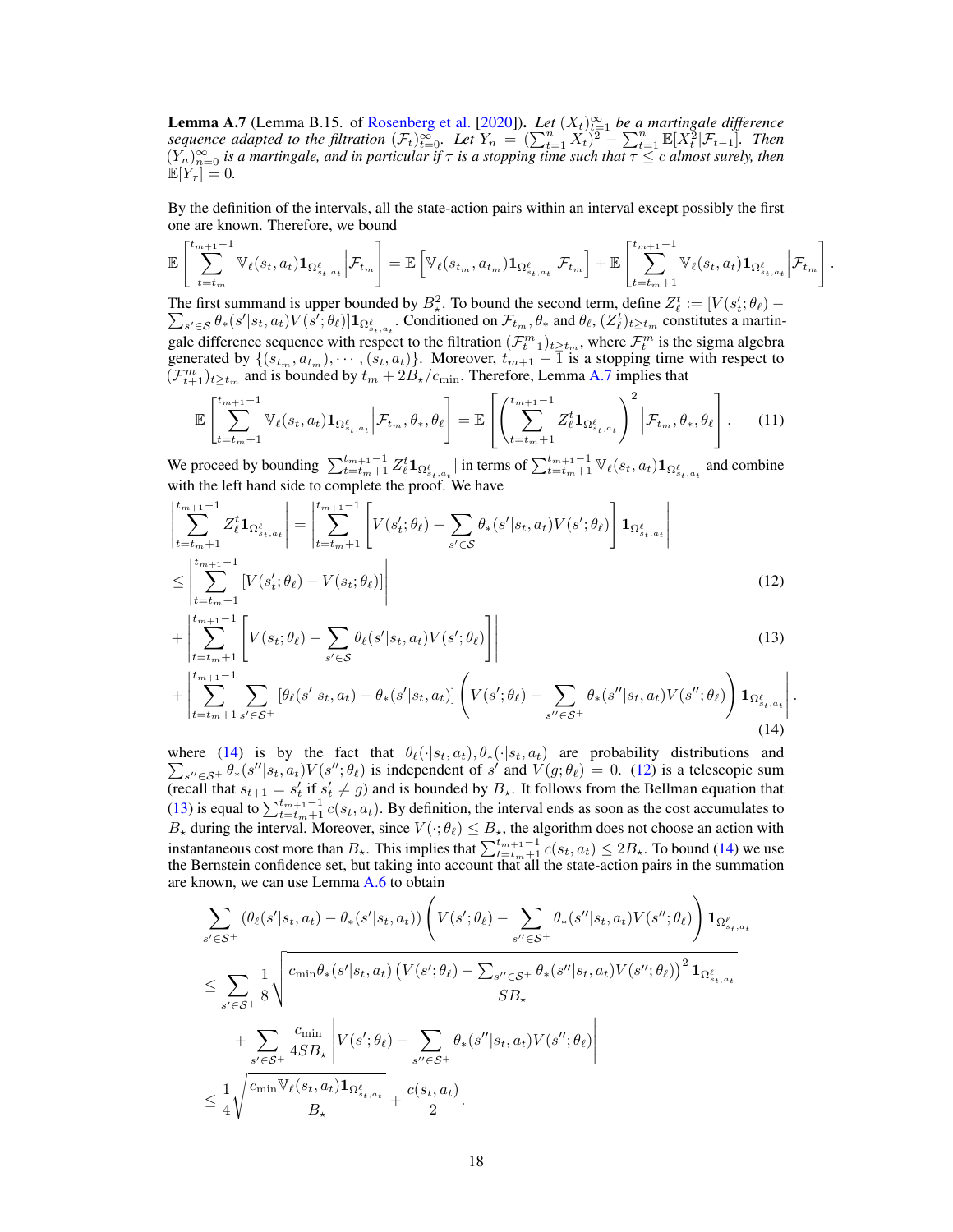The last inequality follows from Cauchy-Schwarz inequality,  $|S^+| \le 2S$ ,  $|V(\cdot; \theta_\ell)| \le B_*$ , and  $c_{\min} \leq c(s_t, a_t)$ . Summing over the time steps in interval m and applying Cauchy-Schwarz, we get

$$
\sum_{t=t_{m}+1}^{t_{m+1}-1} \left[ \frac{1}{4} \sqrt{\frac{c_{\min} \mathbb{V}_{\ell}(s_{t}, a_{t}) \mathbf{1}_{\Omega_{s_{t}, a_{t}}^{\ell}}}{B_{\star}}} + \frac{c(s_{t}, a_{t})}{2} \right] \leq \frac{1}{4} \sqrt{\frac{(t_{m+1} - t_{m}) \frac{c_{\min} \sum t_{t=t_{m}+1}^{t_{m+1}-1} \mathbb{V}_{\ell}(s_{t}, a_{t}) \mathbf{1}_{\Omega_{s_{t}, a_{t}}^{\ell}}}{B_{\star}} + \frac{\sum t_{t=t_{m}+1}^{t_{m+1}-1} c(s_{t}, a_{t})}{2}}{\frac{1}{4} \sqrt{\frac{t_{m+1}-1}{2} \mathbb{V}_{\ell}(s_{t}, a_{t}) \mathbf{1}_{\Omega_{s_{t}, a_{t}}^{\ell}} + B_{\star}}}.
$$

The last inequality follows from the fact that duration of interval m is at most  $2B_{\star}/c_{\text{min}}$  and its cumulative cost is at most  $2B_{\star}$ . Substituting these bounds into [\(11\)](#page-17-4) implies that

$$
\mathbb{E}\left[\sum_{t=t_{m}+1}^{t_{m+1}-1} \mathbb{V}_{\ell}(s_{t}, a_{t})\mathbf{1}_{\Omega_{s_{t}, a_{t}}^{\ell}}\Big|\mathcal{F}_{t_{m}}, \theta_{*}, \theta_{\ell}\right] \leq \mathbb{E}\left[\left(4B_{\star} + \frac{1}{4}\sqrt{2\sum_{t=t_{m}+1}^{t_{m+1}-1} \mathbb{V}_{\ell}(s_{t}, a_{t})\mathbf{1}_{\Omega_{s_{t}, a_{t}}^{\ell}}}\right)^{2}\Big|\mathcal{F}_{t_{m}}, \theta_{*}, \theta_{\ell}\right] \leq 32B_{\star}^{2} + \frac{1}{4}\mathbb{E}\left[\sum_{t=t_{m}+1}^{t_{m+1}-1} \mathbb{V}_{\ell}(s_{t}, a_{t})\mathbf{1}_{\Omega_{s_{t}, a_{t}}^{\ell}}\Big|\mathcal{F}_{t_{m}}, \theta_{*}, \theta_{\ell}\right],
$$

where the last inequality is by  $(a+b)^2 \leq 2(a^2+b^2)$  with  $b = \frac{1}{4} \sqrt{2 \sum_{t=t_m+1}^{t_{m+1}-1} \mathbb{V}_{\ell}(s_t, a_t) \mathbf{1}_{\Omega_{s_t,a_t}^{\ell}} }$ and  $a = 4B_{\star}$ . Rearranging implies that  $\mathbb{E}\left[\sum_{t=t_m+1}^{t_{m+1}-1} \mathbb{V}_{\ell}(s_t, a_t) \mathbf{1}_{\Omega_{s_t, a_t}^{\ell}} | \mathcal{F}_{t_m}, \theta_{\star}, \theta_{\ell}\right] \le 43B_{\star}^2$  and the proof is complete.  $\Box$ 

<span id="page-18-0"></span>

#### A.5 Proof of Theorem [1](#page-4-3)

Theorem (restatement of Theorem [1\)](#page-4-3). Suppose Assumptions [1](#page-2-0) and [2](#page-4-1) hold. Then, the regret bound of the PSRL-SSP algorithm is bounded as

$$
R_K = \mathcal{O}\left(B_\star S \sqrt{K A} L^2 + S^2 A \sqrt{\frac{B_\star^3}{c_{\min}}} L^2\right),\,
$$

where  $L = \log(B_* SAKc_{\text{min}}^{-1}).$ 

*Proof.* Denote by  $C_M$  the total cost after  $M$  intervals. Recall that

$$
\mathbb{E}[C_M] = K \mathbb{E}[V(s_{\text{init}}; \theta_*)] + R_M = K \mathbb{E}[V(s_{\text{init}}; \theta_*)] + R_M^1 + R_M^2 + R_M^3
$$

Using Lemmas [3,](#page-6-0) [4,](#page-6-1) and [5](#page-7-1) with  $\delta = 1/K$  obtains

$$
\mathbb{E}[C_M] \leq K \mathbb{E}[V(s_{\text{init}}; \theta_*)]
$$
  
+  $\mathcal{O}\left(B_{\star}\mathbb{E}[L_M] + B_{\star}S\sqrt{MA\log^2(SAK\mathbb{E}[T_M])} + B_{\star}S^2A\log^2(SAK\mathbb{E}[T_M])\right)$ . (15)

Recall that  $L_M \leq \sqrt{2SAK \log T_M} + SA \log T_M$ . Taking expectation from both sides and using Jensen's inequality gets us  $\mathbb{E}[L_M] \leq \sqrt{2SAK \log \mathbb{E}[T_M]} + SA \log \mathbb{E}[T_M]$ . Moreover, taking expectation from both sides of [\(3\)](#page-5-3), plugging in the bound on  $\mathbb{E}[L_M]$ , and concavity of log(x) implies

$$
M \leq \frac{\mathbb{E}[C_M]}{B_{\star}} + K + \sqrt{2SAK \log \mathbb{E}[T_M]} + SA \log \mathbb{E}[T_M] + \mathcal{O}\left(\frac{B_{\star}S^2A}{c_{\min}} \log \frac{B_{\star}KSA}{c_{\min}}\right).
$$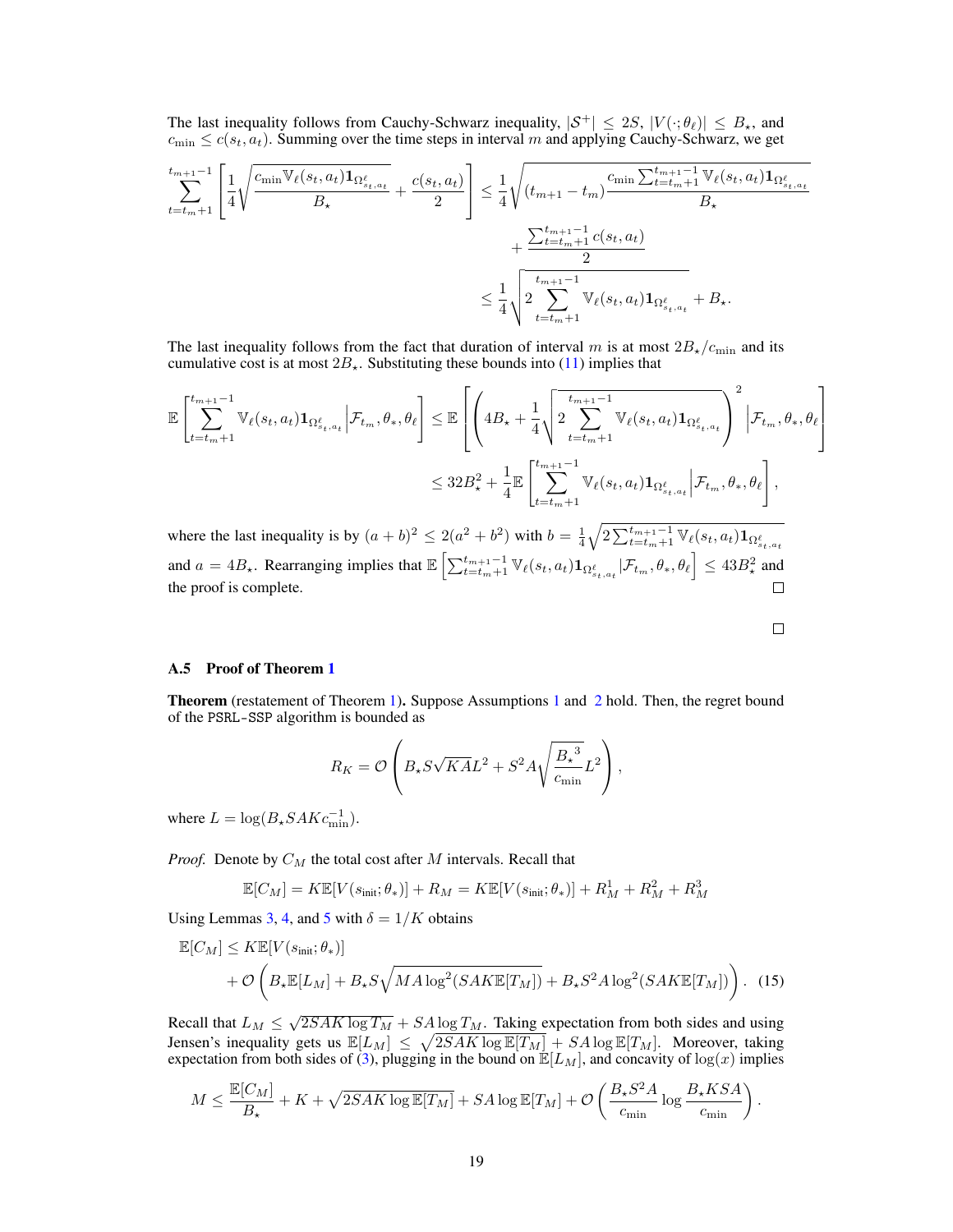Substituting this bound in [\(15\)](#page-18-0), using subadditivity of the square root, and simplifying yields

$$
\mathbb{E}[C_M] \leq K \mathbb{E}[V(s_{\text{init}}; \theta_*)] + \mathcal{O}\left(B_\star S \sqrt{KA \log^2(SAK\mathbb{E}[T_M])} + S\sqrt{B_\star \mathbb{E}[C_M]A \log^2(SAK\mathbb{E}[T_M])}\right) + B_\star S^{\frac{5}{4}} A^{\frac{3}{4}} K^{\frac{1}{4}} \log^{\frac{5}{4}} (SAK\mathbb{E}[T_M]) + S^2 A \sqrt{\frac{B_\star^3}{c_{\text{min}}}} \log^3 \frac{B_\star SAK\mathbb{E}[T_M]}{c_{\text{min}}}\right).
$$

Solving for  $\mathbb{E}[C_M]$  (by using the primary inequality that  $x \le a\sqrt{x} + b$  implies  $x \le (a + b)^2$ √  $\overline{b})^2$  for  $a, b > 0$ ), using  $K \geq S^2 A$ ,  $V(s_{\text{init}}; \theta_*) \leq B_{\star}$ , and simplifying the result gives

$$
\mathbb{E}[C_{M}] \leq \left(\mathcal{O}\left(S\sqrt{B_{\star}A\log^{2}(SAKE[T_{M}])}\right)\right) \n+ \sqrt{K\mathbb{E}[V(s_{\text{init}};\theta_{*})] + \mathcal{O}\left(B_{\star}S\sqrt{KA\log^{2.5}(SAKE[T_{M}])} + S^{2}A\sqrt{\frac{B_{\star}^{3}}{c_{\text{min}}}\log^{3}\frac{B_{\star}SAKE[T_{M}]}{c_{\text{min}}}}\right)}\right)^{2} \n\leq \mathcal{O}\left(B_{\star}S^{2}A\log^{2}\frac{SA\mathbb{E}[T_{M}]}{\delta}\right) \n+ K\mathbb{E}[V(s_{\text{init}};\theta_{*})] + \mathcal{O}\left(B_{\star}S\sqrt{KA\log^{2.5}(SAKE[T_{M}])} + S^{2}A\sqrt{\frac{B_{\star}^{3}}{c_{\text{min}}}\log^{3}\frac{B_{\star}SAKE[T_{M}]}{c_{\text{min}}}}\right) \n+ B_{\star}S\sqrt{KA\log^{4}(SAKE[T_{M}])} + S^{2}A\left(\frac{B_{\star}^{5}}{c_{\text{min}}}\log^{7}\frac{B_{\star}SAKE[T_{M}]}{c_{\text{min}}}\right)^{\frac{1}{4}}\right) \n\leq K\mathbb{E}[V(s_{\text{init}};\theta_{*})] + \mathcal{O}\left(B_{\star}S\sqrt{KA\log^{4}SAKE[T_{M}])} + S^{2}A\sqrt{\frac{B_{\star}^{3}}{c_{\text{min}}}\log^{4}\frac{B_{\star}SAKE[T_{M}]}{c_{\text{min}}}}\right).
$$
\n(16)

Note that by simplifying this bound, we can write  $\mathbb{E}[C_M] \leq \mathcal{O}\left(\sqrt{B_{\star}^3 S^4 A^2 K^2 \mathbb{E}[T_M]/c_{\min}}\right)$ . On the other hand, we have that  $c_{\min}T_M \leq C_M$  which implies  $\mathbb{E}[T_M] \leq \mathbb{E}[C_M]/c_{\min}$ . Isolating  $\mathbb{E}[T_M]$ implies  $\mathbb{E}[T_M] \le \mathcal{O}\left(B_*^{-3} S^4 A^2 K^2 / c_{\text{min}}^3\right)$ . Substituting this bound into [\(16\)](#page-19-0) yields

<span id="page-19-0"></span>
$$
\mathbb{E}[C_M] \leq K \mathbb{E}[V(s_{\text{init}};\theta_*)] + \mathcal{O}\left(B_\star S \sqrt{KA\log^4 \frac{B_\star SAK}{c_{\text{min}}}} + S^2 A \sqrt{\frac{B_\star^3}{c_{\text{min}}}\log^4 \frac{B_\star SAK}{c_{\text{min}}}}\right).
$$

We note that this bound holds for any number of  $M$  intervals as long as the  $K$  episodes have not elapsed. Since,  $c_{\min} > 0$ , this implies that the K episodes eventually terminate and the claimed bound of the theorem for  $R_K$  holds.  $\Box$ 

#### A.6 Proof of Theorem [2](#page-4-2)

Theorem (restatement of Theorem [2\)](#page-4-2). Suppose Assumption [1](#page-2-0) holds. Running the PSRL-SSP algorithm with costs  $c_{\epsilon}(s, a) := \max\{c(s, a), \epsilon\}$  for  $\epsilon = (S^2 A/K)^{2/3}$  yields

$$
R_K = \mathcal{O}\left(B_\star S\sqrt{KA\tilde{L}}^2 + (S^2A)^{\frac{2}{3}}K^{\frac{1}{3}}(B_\star^{\frac{3}{2}}\tilde{L}^2 + T_\star) + S^2AT_\star^{\frac{3}{2}}\tilde{L}^2\right),\,
$$

where  $\tilde{L} := \log(KB_*T_*SA)$  and  $T_*$  is an upper bound on the expected time the optimal policy takes to reach the goal from any initial state.

*Proof.* Denote by  $T_K^{\epsilon}$  the time to complete K episodes if the algorithm runs with the perturbed costs  $c_{\epsilon}(s, a)$  and let  $V_{\epsilon}(s_{\text{init}}; \theta_*)$ ,  $V_{\epsilon}^{\pi}(s_{\text{init}}; \theta_*)$  be the optimal value function and the value function for